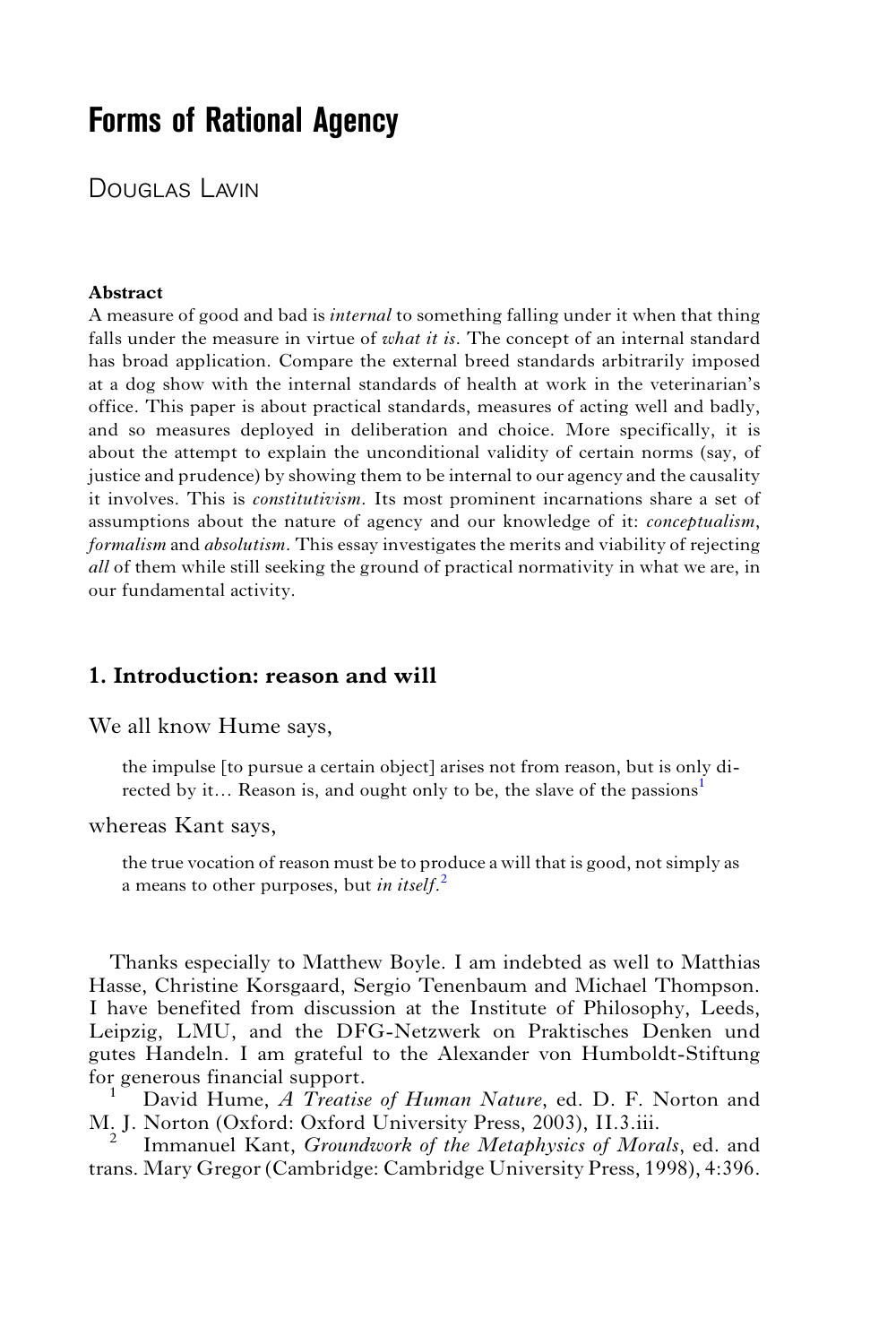They are commonly taken to be in a dispute about the role of reason in practice: whether this consists merely in determining means suitable to ends given from elsewhere, or also, and more fundamentally, in determining what ends to be pursued. How do we adjudicate such a dispute? When one party claims that rational reflection can and should play only an instrumental role in deliberation, while another claims that it can and should determine what ends are to be pursued, where do we look to figure out who is right?

An influential body of work in contemporary ethics and practical reason proposes that the dispute can be resolved by reflecting the nature of agency. The idea is that we might establish the authority of certain practical requirements – perhaps only conditional requirements between ends and means, or perhaps unconditional requirements on our ends themselves – by deriving them from the the very idea of agency. Seen through this lens, the dispute between Hume and Kant is about whether an agent, considered simply as such, is subject only to requirements to take means conducive to its ends, or whether it must also be subject to further, substantive requirements on the ends it pursues. The dispute, in other words, concerns what standards of correctness in practical thought, or measures of acting well, belong *internally* or *constitutively* to the power to act.

On one widespread conception, constitutivism is the project of defending a thesis of precisely this sort: a thesis that basic practical requirements are grounded in the nature of action.<sup>3</sup> Constitutivists typically argue, in addition, that fundamental practical principles can *only* be validated in this way – that an agent could shrug off without inconsistency any requirement that could not be traced back to the very nature of agency. Even in the absence of such an argument, this way of understanding the authority of a standard of action has obvious appeal. If it could be shown that any agent is, by nature, subject to certain requirements, this would elegantly clarify why we, who know ourselves to act intentionally, must (in some sense) know ourselves to be bound by them. And if there were such a proof, it would provide a particularly attractive sort of vindication: it would show them to be objective, while at the same

<sup>3</sup> Thus in an article summarising the current discussion, Elijah Millgram writes '[c]onstitutivist arguments move from the premises that anything you do will inevitably be an action, and that an action is suchand-such, to the conclusions that whatever you do will be a such-andsuch' Elijah Millgram, 'Pluralism About Action', in A Companion to the Philosophy of Action, ed. Timothy O'Connor and Constantine Sandis (Oxford: Wiley-Blackwell, 2010), 90.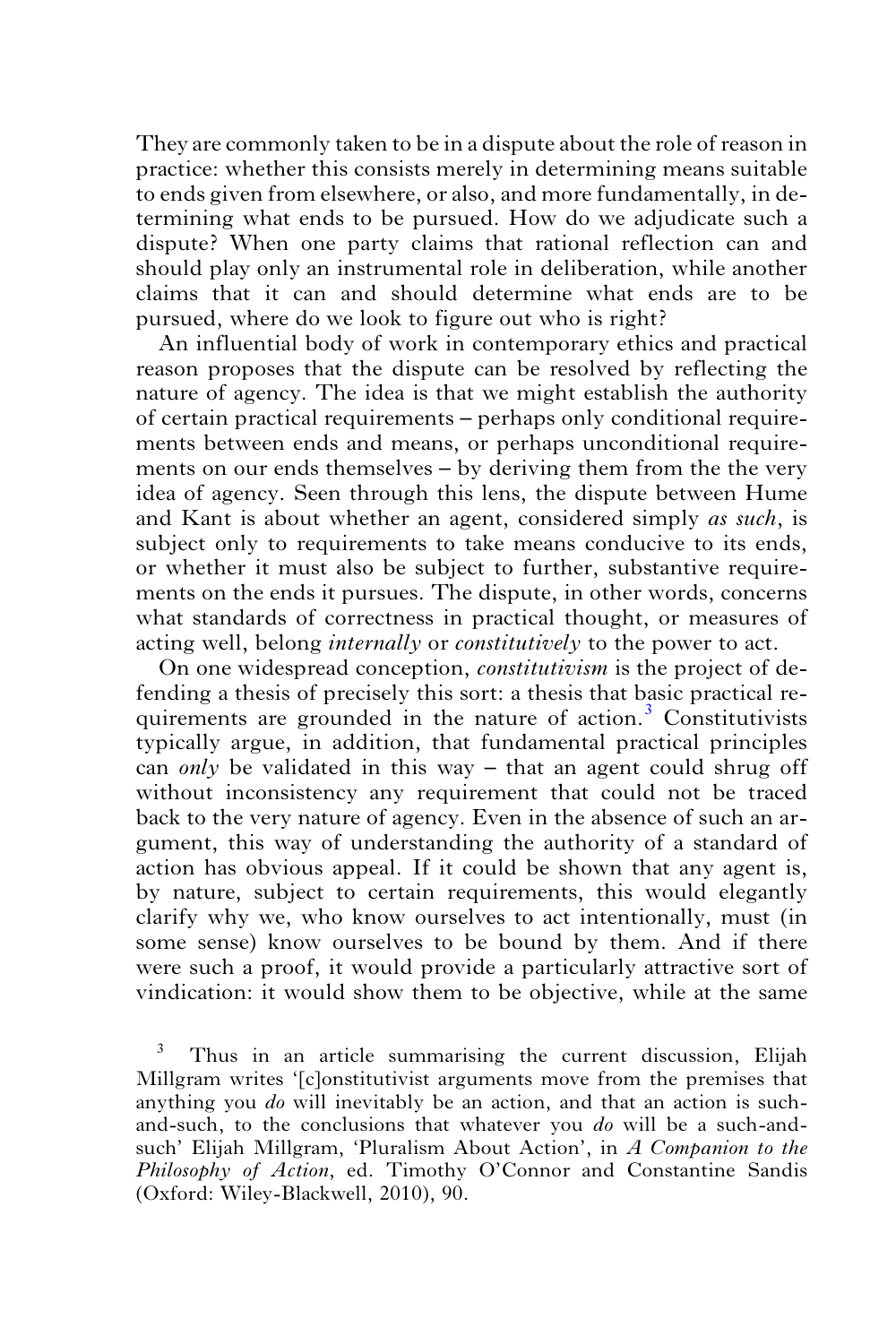time illuminating why they are such as to immediately engage the will of each (perhaps not always, but when we deliberate without interference). It would thus avoid a familiar dilemma: the apparent need to choose between views which vindicate the objectivity of standards of action in a way that leaves a residual mystery about how they might make a dent on the will, and views which explain the immediate bearing of normative thought to move us to act on motivation, but in a way that deprives them of objectivity. Even if some philosophers have given up one or the other, they have done so under the pressure of the difficulty. The natural first response is to seek an account that shows the incompatibility to be merely apparent.

Can the concept of action bear the theoretical weight constitutivists place on it? One ground for skepticism is that different constitutivists come to such strikingly different conclusions about which requirements are built into the structure of agency. Humeans insist that only hypothetical requirements to take appropriate means to one's actual ends, whatever they may be, can be part of this structure.<sup>4</sup> Kantians maintain, on the other hand, that being subject to categorical requirements on ends is a condition of the possibility of being an agent at all. $<sup>5</sup>$  There is reason to worry that intuitions about the re-</sup> quirements contained in the concept of agency simply reflect substantive convictions about the normative requirements to which we are subject, and cannot supply an independent point of leverage on the latter question. Moreover, even if it were shown that, on some

<sup>4</sup> James Dreier, 'Humean Doubts About the Practical Justification of Morality', in Ethics and Practical Reason, ed. Garrett Cullity and Gaut Berys (Oxford: Clarendon Press, 1997), 81–100; Sharon Street, 'What Is Constructivism in Ethics and Metaethics?' Philosophy Compass 5(5) (2010): 363–84; Sharon Street, 'Coming to Terms with Contingency: Humean Constructivism About Practical Reason', in Constructivism in Practical Philosophy, ed. Jimmy Lenman and Yonatan Shemmer (Oxford University Press, 2012); Candace A. Vogler, Reasonably Vicious (Harvard University Press, 2002).

<sup>5</sup> Christine M. Korsgaard, Self-Constitution: Agency, Identity, and Integrity (Oxford University Press, 2009); Christine M. Korsgaard, The Constitution of Agency: Essays on Practical Reason and Moral Psychology (Oxford University Press, 2008); Sebastian Rödl, Self-Consciousness (Harvard University Press, 2007). Michael Smith, 'The Magic of Constitutivism', American Philosophical Quarterly 52(2) (2015); Michael Smith, 'A Constitutivist Theory of Reasons: Its Promise and Parts', Law, *Ethics and Philosophy*  $1(0)$  (2013): 9–30; David J. Velleman, *The Possibility* of Practical Reason (Oxford University Press, 2000), and How We Get Along (Cambridge University Press, 2009).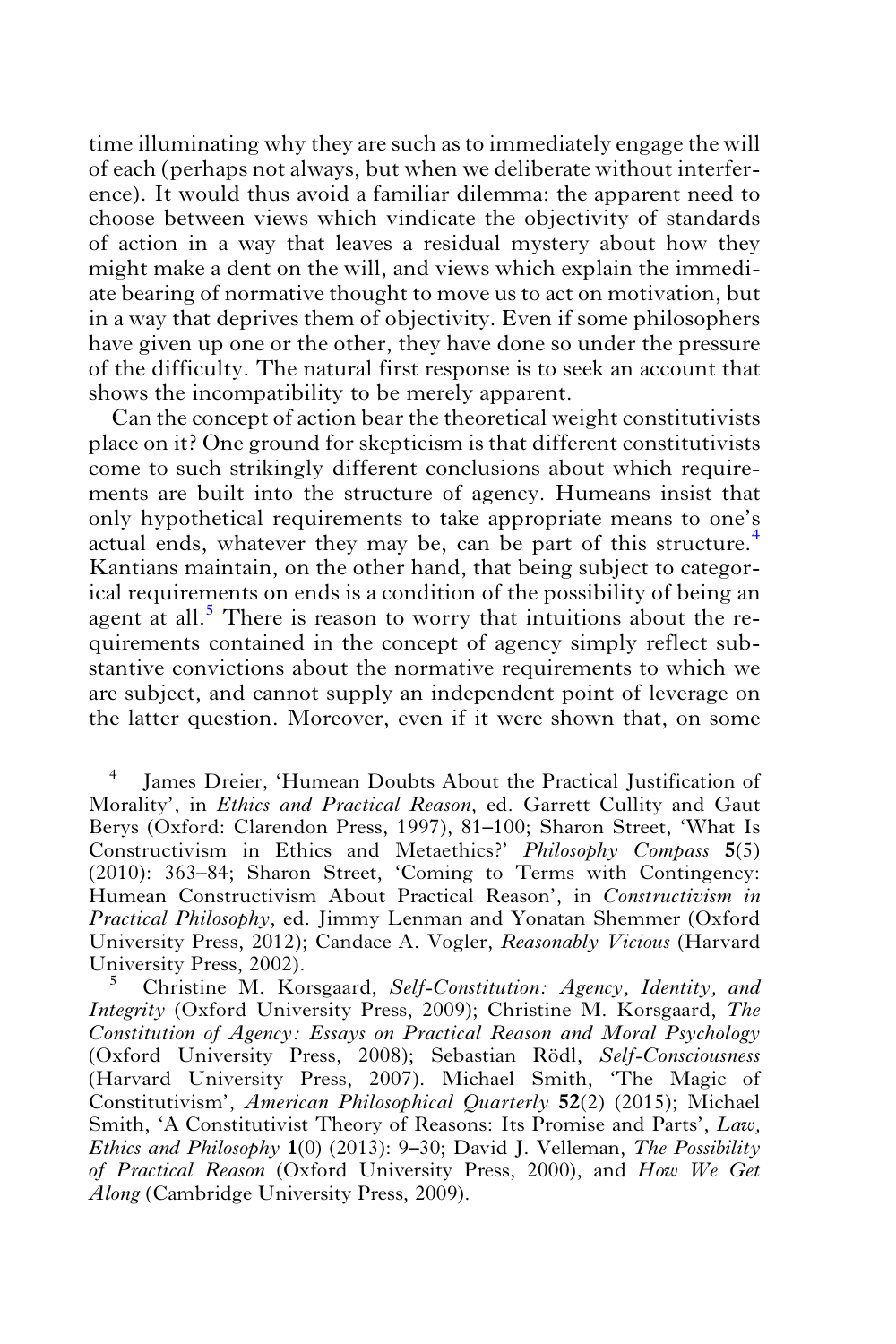conception of agency, being an agent involves being bound by certain principles, it might still be asked what reason there is to be an agent in the relevant sense. A number of critics have argued that, in the absence of an answer, a putative derivation of normative requirements from the concept of agency cannot show them to be unconditionally binding. And, the critics add, answering this question requires appealing to a source of normativity other than, or external to, agency itself, and so the constitutivist program simply cannot succeed.<sup>6</sup>

## 2. Three assumptions about constitutivism

The aim of the present essay is to raise some questions about a set of assumptions accepted by all the parties to this dispute – Kantians, Humeans and their rationalist critics. They assume that an adequate constitutivist account must meet the following conditions:

**Conceptualism:** It must show certain requirements on action to be *analytic*ally contained in the very concept of agency, a concept that applies to all subjects capable of acting for reasons, however different they may otherwise be.

Formalism: It must show how to *derive* the relevant substantive requirements from a conception of agency, in such a way that a subject who was skeptical of them, but who understood himself to be an agent in the relevant sense, and was capable of appreciating what this implies, would be compelled to accept the requirements on pain of inconsistency.

Absolutism: It must show that certain normative requirement hold for all possible agents-capable-of-acting-for-reasons. If a kind of rational agent which is not subject to these requirements were shown to be possible, the relevant constitutivist project would be shown to be a failure.

These assumptions are closely related. Someone who accepts Conceptualism must accept both Formalism and Absolutism, and while a commitment to Formalism or Absolutism may not strictly imply the others, it certainly makes them natural to think. In any

<sup>6</sup> David Enoch, 'Agency, Shmagency: Why Normativity Won't Come from What Is Constitutive of Action', The Philosophical Review 115(2) (2006): 169–98; Elijah Millgram, 'Practical Reason and the Structure of Actions', Stanford Encyclopedia of Philosophy, 2008; Peter Railton, 'On the Hypothetical and Non-Hypothetical in Reasoning About Belief and Action', in Ethics and Practical Reason, 53–79; T. M. Scanlon, 'The Appeal and Limits of Constructivism', in Constructivism in Practical Philosophy; R. Jay Wallace, 'Constructivism About Normativity: Some Pitfalls', in Constructivism in Practical Philosophy.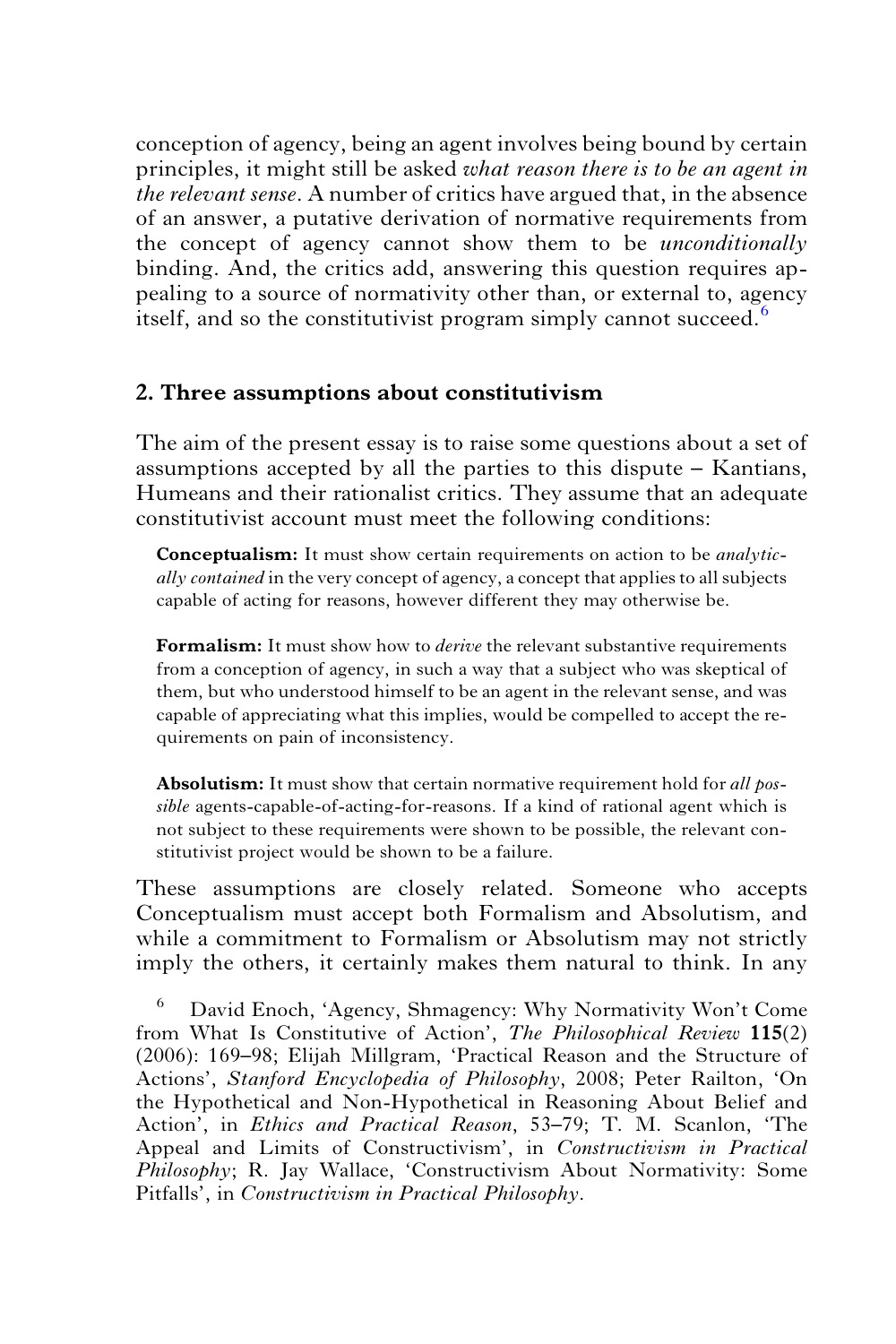case, my project here is not to address subtle issues about the logical relations between these commitments, but to ask whether *any* should be accepted.

I raise this question from a standpoint deeply sympathetic to the spirit of constitutivism. I think it is right to see the debate between Hume and Kant as a debate about the kinds of practical requirement to which we are subject in virtue of our capacity to act for reasons. And I agree that understanding the basis of practical normativity in this way would provide a particularly elegant and attractive way of addressing various basic problems in ethics and meta-ethics. My aim is to show that the project of constitutivism can be understood more broadly than its contemporary advocates and opponents typically assume, a way that retains its deepest attractions, while avoiding various difficulties that beset its most prominent contemporary incarnations. If I am right, there is room for a pluralist, non-formalist constitutivism that that does not seek to ground normative requirements on action in the sheer concept of rational agency, but that still presents appealing and distinctive responses to fundamental questions in ethical theory. Moreover, seeing this possibility will shed a revealing light on the debate between Hume and Kant, and the kind of resolution it might admit.

My conviction that such a view is possible grows out of reflection on Aristotelian ethics. Contemporary discussions of constitutivism seldom mention Aristotle and the kind of naturalism he espouses, but he surely deserves to count as a constitutivist in some important sense.<sup>7</sup> His view is, famously, that the fundamental norms governing how to lead our lives are grounded in the fact that we have by nature a certain ergon or characterisitic activity, and that the structure of the human soul implies a certain appropriate division of labor in how do what it is our to do. Thus, for Aristotle, the notion of the nature of a human being plays a crucial role in explaining practical normativity, or again the good in action: the fact that we, human beings, act well in doing in certain ways is grounded, ultimately, in what we essentially are, where this is characterised in terms of what we

 $7\quad$  I do not mean to say Aristotle goes entirely unmentioned. See, for example, Stephen Engstrom, 'The Complete Object of Practical Knowledge', in The Highest Good in Aristotle and Kant, ed. Joachim Aufderheide and Ralf M. Bader (Oxford University Press, 2015), 129–57; Christine M. Korsgaard, 'Aristotle's Function Argument', in The Constitution of Agency and 'How to be an Aristotelian Kantian Constitutivist' (unpublished).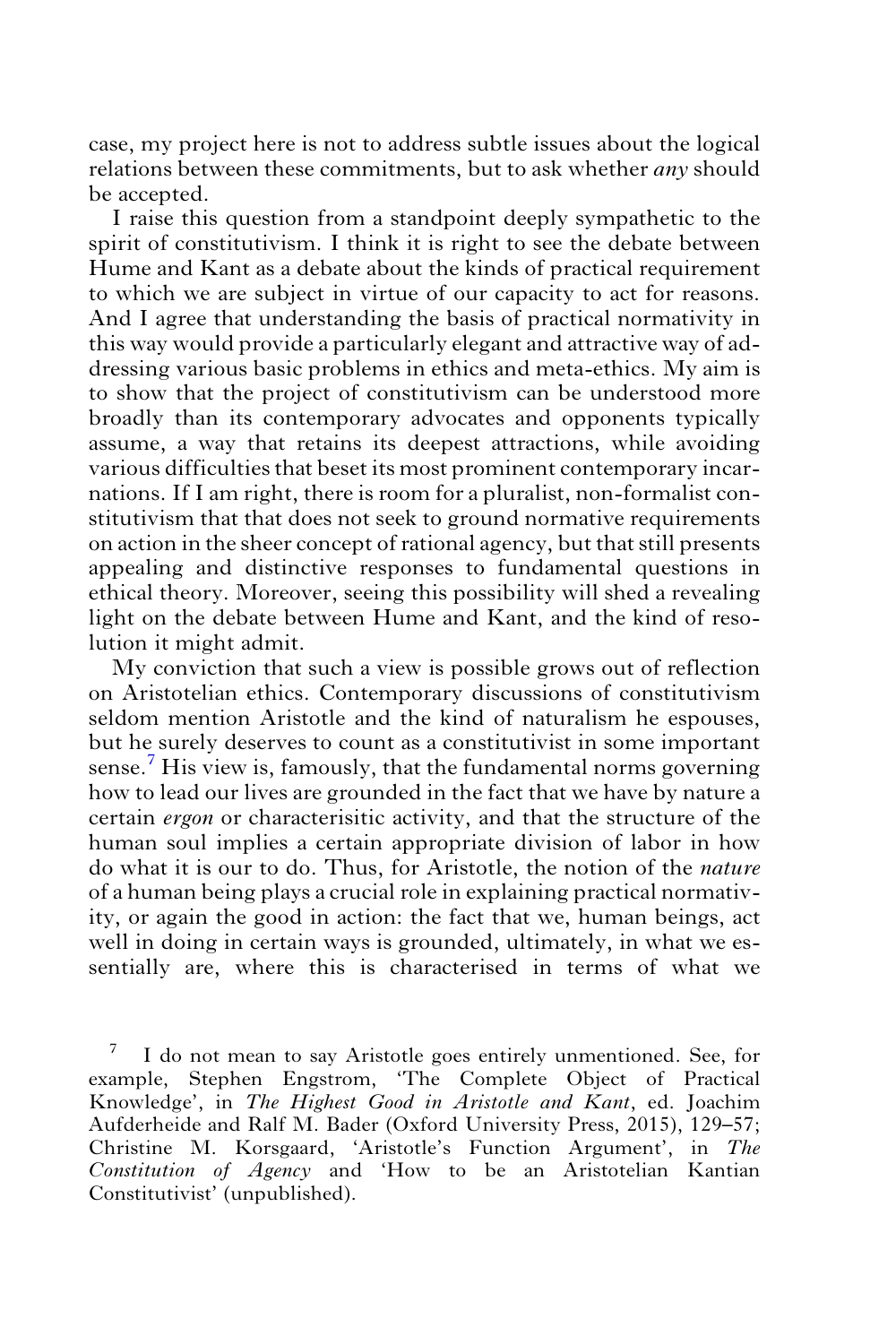essentially do, our characteristic activity.<sup>8</sup> In this sense, Aristotle holds that the norms to which we are subject are *constitutive* norms. It seems, however, that his conception of our constitution, of what we are, includes more than the mere fact that we are capable of acting for reasons: he locates the ground of the practical norms to which we are subject, not in our nature as agents, but in our nature as human beings, a certain kind of material being. Moreover, he displays a striking lack of concern with the task of showing that the relevant norms apply to all possible agents, still less with the task of deriving the relevant norms from some abstract or formal characterization of our nature. He famously says that he aims to speak only to persons who have received a sort of upbringing that already equips them to see the point of certain ways of acting, and he seems to allow for the possibility that different life-forms might imply different lists of ethical virtues. I think these features of Aristotle's project are not simply independent commitments, but expressions of a single underlying idea –  $h$ ylomorphism, to give it a name. A central aim in what follows is to bring out the bearing of this idea on the contemporary debate about constitutivism.

# 3. Absolutist constitutivism: Kantians and anti-Kantians

#### 3.1. Kantian absolutism

It is a brute but inescapable fact that human beings confront the question how to act. We can deliberate about what speaks in favor of acting one way or another another, but the question whether to be agents at all seems not to be one we can coherently regard as open to deliberation. Christine Korsgaard puts the point this way:

Human beings are condemned to choice and action. Maybe you think you can avoid it, by resolutely standing still, refusing to act, refusing to move. But it's no use, for that will be something you have chosen to do, and then you will have acted after all... You have no choice but to choose, and to act on your choice.<sup>9</sup>

Absolutist constitutivists seek to ground practical normativity on this fixed point. If it could be shown that certain normative requirements on action are implied by the very exercise of agency, then, they argue, these requirements would be shown to be inescapable in a special and

<sup>8</sup> Aryeh Kosman, The Activity of Being: An Essay on Aristotle's Ontology (Harvard, 2013).

Korsgaard, Self-Constitution, 1.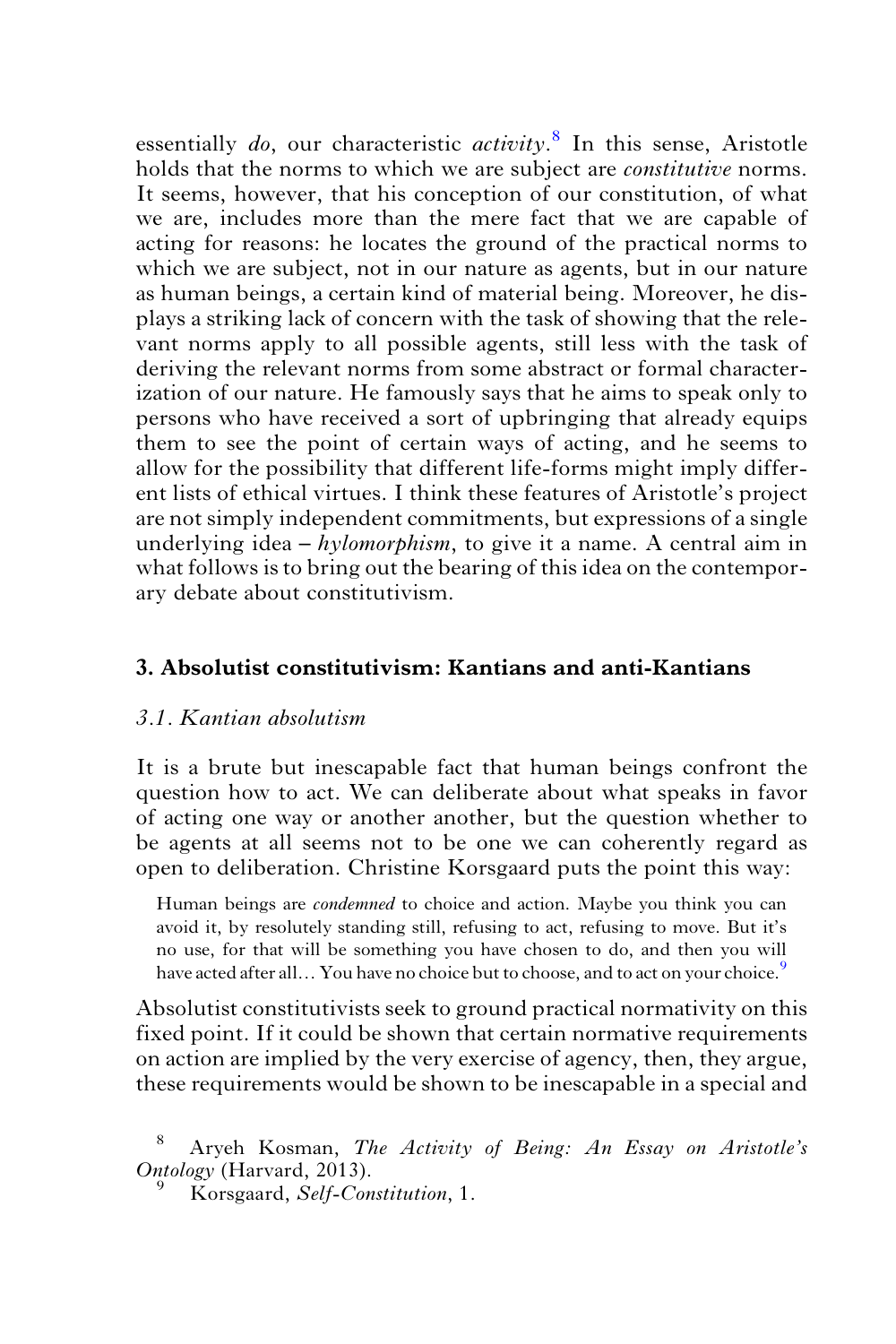interesting sense. For we would be committed to them, not in a manner conditional on our having one or another end, but unconditionally, insofar as we act in pursuit of any end whatsoever. Normative requirements grounded in the nature of agency would thus be unconditional requirements on action.

Kant's Groundwork is a principal source of inspiration for absolutist constitutivism. On an influential interpretation, Kant there seeks to prove that a certain fundamental norm governing action, the categorical imperative, is implicit in the very idea of a will, conceived a capacity to determine oneself to act on the basis of reasons. Kantian constitutivists seek to defend some version of this claim, and thus to vindicate the idea that there are requirements to which we are subject unconditionally, simply as rational agents. Anti-Kantian constitutivists deny that any unconditional practical requirements can be wrung from the sheer idea of rational agency. Many stop short of Hume's conclusion that there can be no rational basis for assessing our ultimate ends, but they maintain, in any case, that the very idea of a capacity to act for reasons cannot be the source of the norms governing such an assessment. Surveying this dispute will help to clarify the attractions of absolutist constitutivism, and also to bring out some questionable assumptions on which it rests.

Korsgaard is the leading contemporary advocate of the Kantian position. In a series of influential papers and monographs, she has sought to show that Kant's categorical imperative articulates a necessary norm of agency – a norm to which rational agents are committed by their very exercise of agency, so that in failing to conform to it, they have acted badly by their own lights. For present purposes, the aspect of Korsgaard's argument of interest is not her case for Kant's categorical imperative in particular, but her general strategy for showing that some such unconditional normative requirement holds.

The strategy, very roughly, is to argue that, unless some unconditional normative requirement holds, there can be no distinction between an exercise of agency, attributable to the agent herself, and the mere expression of forces operative in a person, producing behavior that does not constitute the agent's determining herself to do something.

To exercise agency, Korsgaard proposes, is to determine oneself to perform some act A for the sake of some end E. (She reserves the term 'action' for this form of endeavor – doing  $A$  for  $E$  – and uses the term 'act' to refer to the thing done – do  $A$ ). But if an agent is to exercise agency in this sense, she argues, there must be a basis for distinguishing the agent's determining to do  $A$  for  $E$  from some mere impulse determining her to do  $A$  for  $E$ . If some impulse in the agent, say an irresistible urge for  $E$ , determines her to do  $A$  for  $E$ , then she does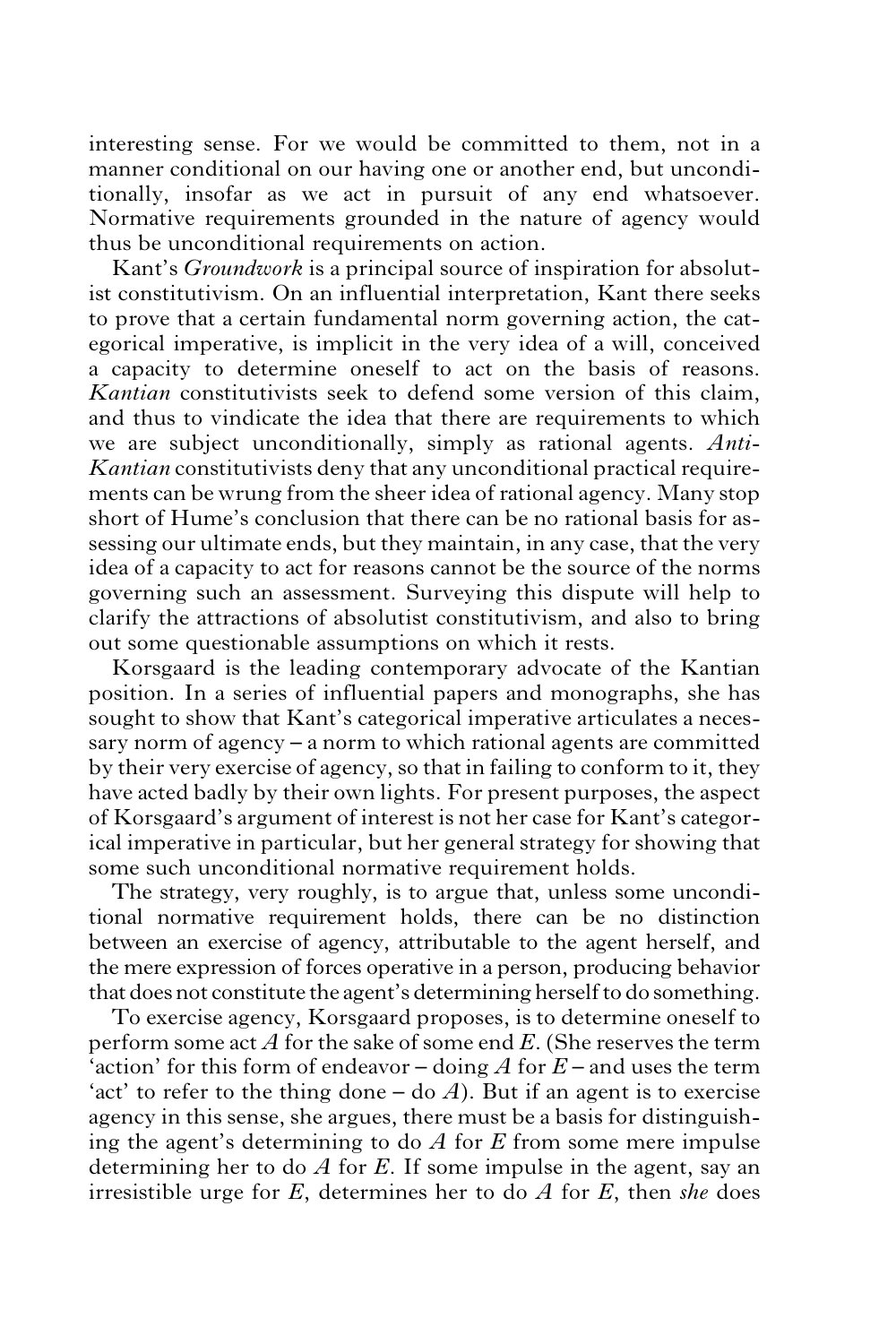not determine her action; rather, she is determined to act in a certain way by a force whose efficacy does not depend on her will. There is, however, a basis for distinguishing the agent's determining her own action from her being non-agentially determined to act only if the agent can consider the question whether to do  $A$  for  $E$ . And this consideration, Korsgaard goes on to argue, must take the form of assessing whether this 'maxim' – do A for  $E$  – can be willed as a universal law. So, in effect, to be capable of exercising agency at all, an agent must be capable of assessing whether her maxims satisfy the categorical imperative, and in representing herself as choosing to perform a certain action, she represents herself as taking her maxim to meet this test.

This line of reasoning would be interesting, I think, even if its final steps were judged unsuccessful.Whatever we think of Korsgaard's concluding argument (which I have not tried to reconstruct) for the claim that agents are always already assessing their actions by the categorical imperative, I think we should be intrigued by her strategy for showing that agency requires, not just the capacity to take reasonable means to one's ends, but the capacity to make some sort of unconditional rational assessment of one's action as a whole (one's doing  $A$  for  $E$ ). Korsgaard takes this point by itself to rule out a Humean conception of practical reason. Humeans hold that the proper function of practical reason is simply to consider what means should be taken to realize given ends. But according to Korsgaard, 'the instrumental principle (i.e., the principle that one should take the necessary means to one's ends) cannot stand alone': if there were no supporting rational commitment to pursue some end  $E$ , there would be no basis for a distinction between the agent's failing to conform to the instrumental principle (by not taking the necessary means to achieve  $E$ ) and her simply ceasing to pursue  $E^{10}$  For a principle to be a genuine norm governing action, Korsgaard holds, it must be possible for an agent to fail to conform to this principle. In particular, if the instrumental principle is to be genuinely normative, it must be possible for an agent who is pursuing E to know that doing A is necessary for achieving E, and yet fail to do A. But if the agent is not rationally committed to pursuing  $E$ , then her not taking what she knows to be the necessary means to E does not exhibit any rational failure, for nothing about the agent's situation requires that she should pursue  $E$  at all. Korsgaard concludes that, in the absence of some sort of rational commitment to the pursuit of particular ends, there is no such thing as the agent's being instrumentally irrational.

Christine M. Korsgaard, 'The Normativity of Instrumental Reason', in Ethics and Practical Reason, 251.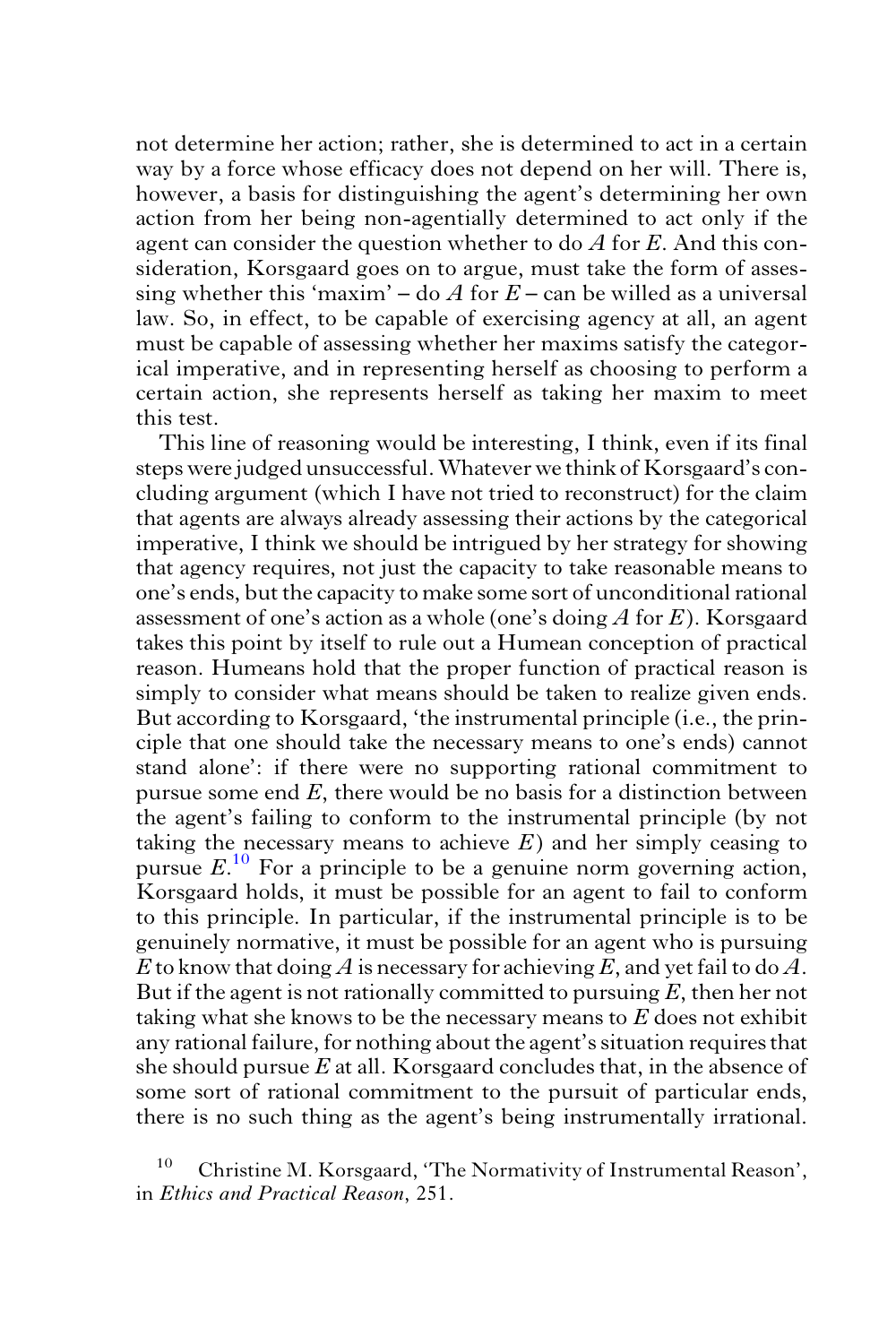This result, she maintains, is just another manifestation of the point that the applicability of the concept of agency requires a distinction between the agent's determining herself to action and something else determining this:

[Hume] has no resources for distinguishing a person's ends from what she actually pursues. Another way to put the same point… is to say that Hume has no resources for distinguishing the activity of the person herself from the operation of beliefs, desires, and other forces in her.<sup>11</sup>

I'm describing these arguments because I think they have undeniable appeal. There is something attractive in the thought that agency requires determining oneself to act in pursuit of a certain end, as opposed to being passively determined to action; and it seems plausible that, if we could not regard certain ends as rational to pursue, the question whether it is rational to take certain means would not have the sort of significance it has for us. Nevertheless, I believe that each of these ideas is in fact question-begging in the context of the debate with anti-Kantians. Explaining why this is so will bring out the need for an alternative account of the appeal of Korsgaard's arguments, one that does not require interpreting them as stating what must be so where there is action at all.

Consider the first idea: that agency requires determining oneself to act in pursuit of a certain end. In arguing from this conception of agency to the existence of unconditional requirements, Korsgaard presupposes that what an agent must determine herself to do is of the form: do A for  $E^{12}$  This is to conceive of the object of choice, not simply as an act (do  $A$ ), but a certain principle of action (do  $A$ for  $E$ ). But this is precisely what anti-Kantians should not admit. On their view, the only necessary requirement on agency is the conditional requirement that, given a certain end, the agent should take appropriate means. Hence they should not admit that agents, simply as such, face rationally-assessable choices about whether to act on a certain principle; for this is tantamount to admitting that agents, simply as such, face rationally-assessable choices about whether to pursue certain ends. Anti-Kantians should admit only that, given the ends an agent is in fact going after, she faces the choice whether to take certain means. On this view, the agent's end does not fall

<sup>11</sup> Ibid., 233.<br><sup>12</sup> Thus Korsgaard takes it to be uncontentious that 'what the will chooses is, strictly speaking, actions', where an 'action' is a doing of  $A$  for E. That this assumption is contentious has been discussed by Millgram in 'Pluralism about Action', though he interprets its significance very differently than I do.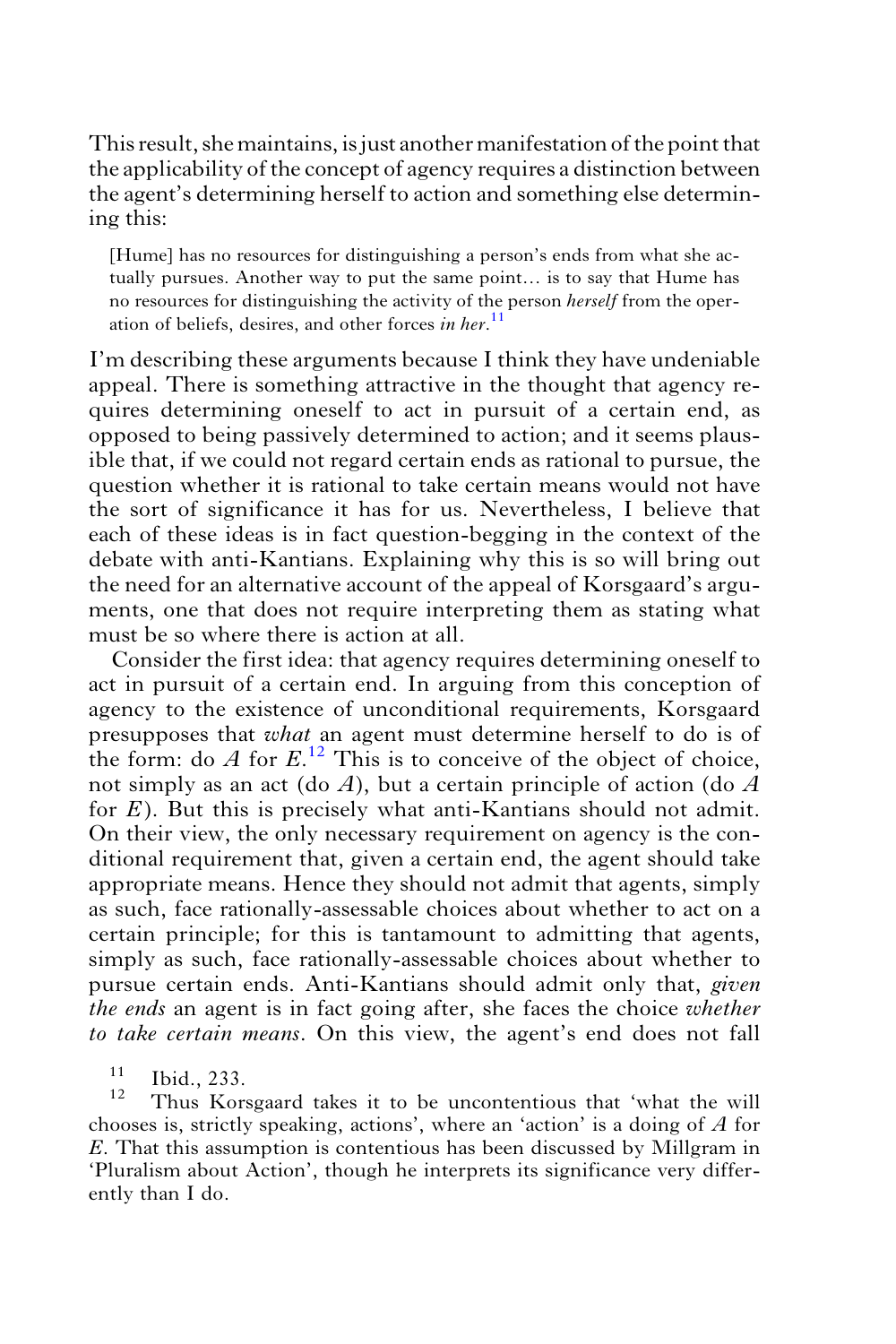within the scope of her choice – or at any rate, the sheer fact that she is an agent does not entail that it do so. And so, if Korsgaard's argument depends on assuming that the object of choice is what *she* calls 'action' – doing A for  $E$  – then it takes for granted the very point in dispute. But once this assumption is dropped, there is no direct route to the conclusion that an agent whose ends simply appear and disappear as the result of forces operative in her does not determine herself to act. After all, on the anti-Kantian view, the requirement of self-determination applies, not to the agent's principle of doing A for E, but only to her act of doing A, and no reason has been given to think that the agent's doing  $A$  (rather than, say,  $B$ , which she judges to be possible but less conducive to achieving  $E$ ) cannot be self-determined.

Turn now to the second idea: that, if an agent could not regard certain ends as rational to pursue, the question whether it is rational to take necessary means would lose significance for her. Korsgaard's argument for this presupposes a certain conception of the role that the instrumental principle must play in our practical thought. As we have seen, she assumes that it must be possible for an agent to be pursuing E, and know (or at least believe) that doing A is necessary for E, and yet not do  $\hat{A}$ . Only this, she thinks, would be a genuine failure to respect the instrumental principle, and only a principle that an agent can fail to respect can be a genuine norm of agency. But again, this is precisely what anti-Kantians should not admit. On their view, an agent, considered simply as such, is subject only to the norm that,

 $(IP<sub>AntiK</sub>)$  Given the ends she is pursuing, she should: take the necessary means.

Here the 'should' has narrow scope: it applies only to her taking the means that are in fact necessary to achieve her ends.<sup>13</sup> Contrast this with a wide-scope reading of the instrumental principle:

 $13$  The scope contrast I am drawing here should not be confused with the more familiar contrast between a wide scope reading of practical norms on which they are of the form:

(WS) It ought to be the case that, if  $p$ , then the agent does  $A$ .

and a narrow scope reading on which their form is:

(NS) If  $p$ , then it ought to be the case that the agent does  $A$ .

Korsgaard holds that fundamental norms of practical rationality cannot be formulated in the manner of (WS), on pain of their not being genuinely practical norms ('The Activity of Reason', Proceedings and Addresses of the American Philosophical Association 83(2) (2009): 27-29.) It is less clear whether she would accept formulations along the lines of (NS) or hold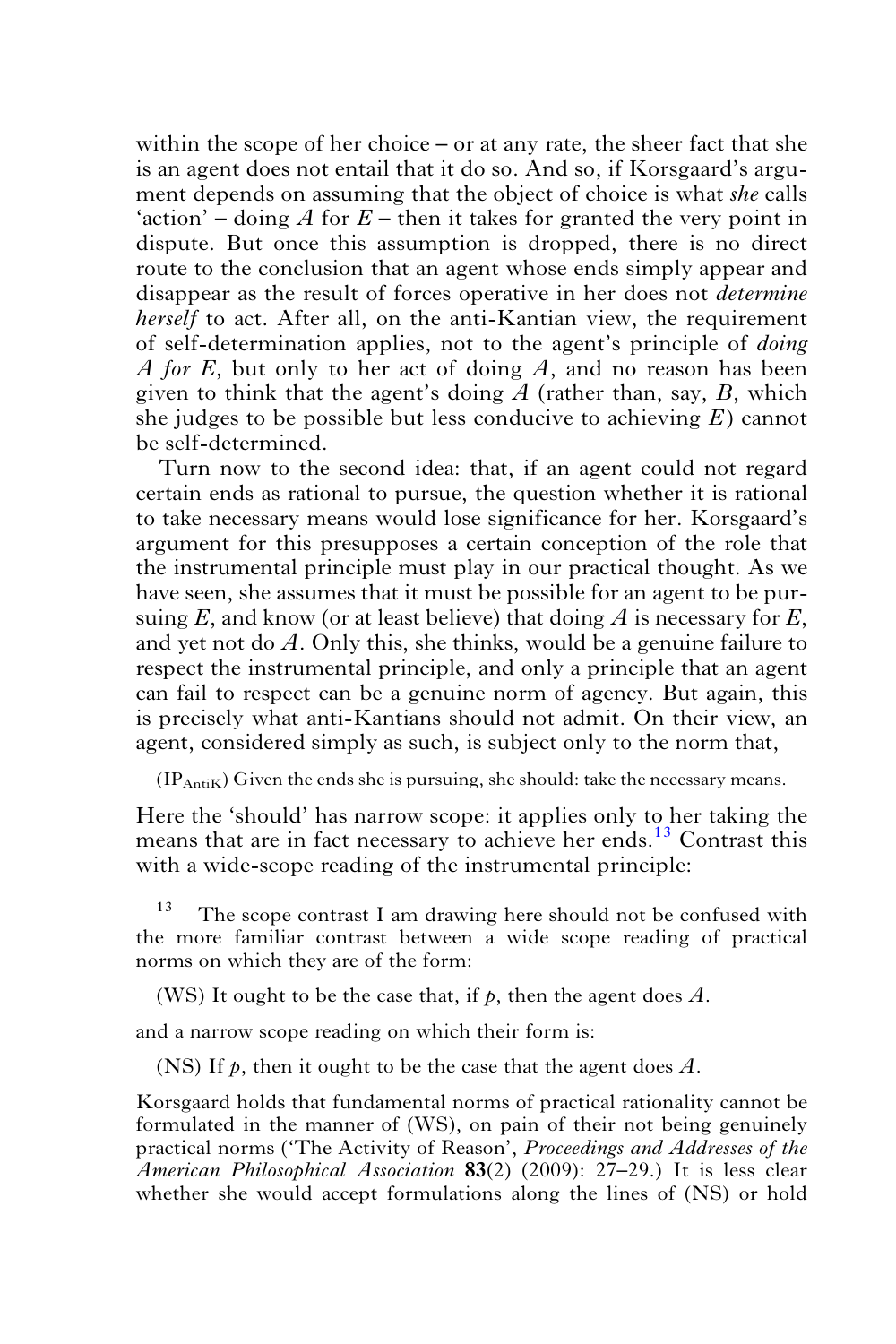$(\text{IP}_K)$  The agent should: take the necessary means to her ends.

Let it be granted that a principle can only count as a genuine norm of agency if it is possible for an agent to violate it. For an agent to violate  $(\text{IP}_K)$ , she would need to choose not to take the necessary means to her *ends*; and this plausibly requires her believing of some act  $A$  that it is necessary for achieving her end  $E$  and yet not doing  $A$ . But for an agent to violate  $(\text{IP}_{\text{AntiK}})$ , she would need only to be pursuing a certain end  $E$  and choose *not to do A*, which is in fact necessary for E. To impose the additional requirement that she should do this while believing that doing  $A$  is necessary to achieve  $E$  is to require, not only that she should be capable of voluntarily acting in a manner that is (in fact) not conducive to her end, but that she should be capable of voluntarily flouting the instrumental principle itself – knowing it to apply and yet choosing not to conform to it. But this is again tantamount to assuming the very point in dispute. Anti-Kantians simply should not admit that rational agency requires being 'governed by the instrumental principle' in a sense that would require the possibility of this specific sort of violation. For on their view, the only necessary object of practical reason is: whether to do such-and-such, not whether to conform to the principle that requires doing such-and-such.

The upshot of these criticisms is that Korsgaard has no non-question-begging argument for the conclusion that any agent, simply as an agent, is subject to some unconditional normative requirement. Her arguments apply, at best, only to a certain form of agent, one capable of choosing to do A for  $E$  – choosing to act on a certain principle, as I have put it. How serious a setback is this for Korsgaard's Kantian constitutivism? It is a decisive defeat if the Kantian project must be to derive unconditional normative requirements from the very idea of agency; but is it obvious that Korsgaard's arguments are of interest only if they meet this condition? Whatever may be true of agents simply as such, it seems attractive to hold that human agents are characteristically capable of choosing to act on principles. At any rate, I take myself to be capable of making such

out for something else altogether. But whatever the outcome of this dispute, there remains the question whether the scope of the instrumental principle is wide or narrow in the sense I have distinguished: whether it says that we are rationally required to take the means to our ends, or only that, given certain ends, we are rationally required to take certain means. My claim is that, with respect to this latter contrast, Korsgaard's argument presupposes the wide reading.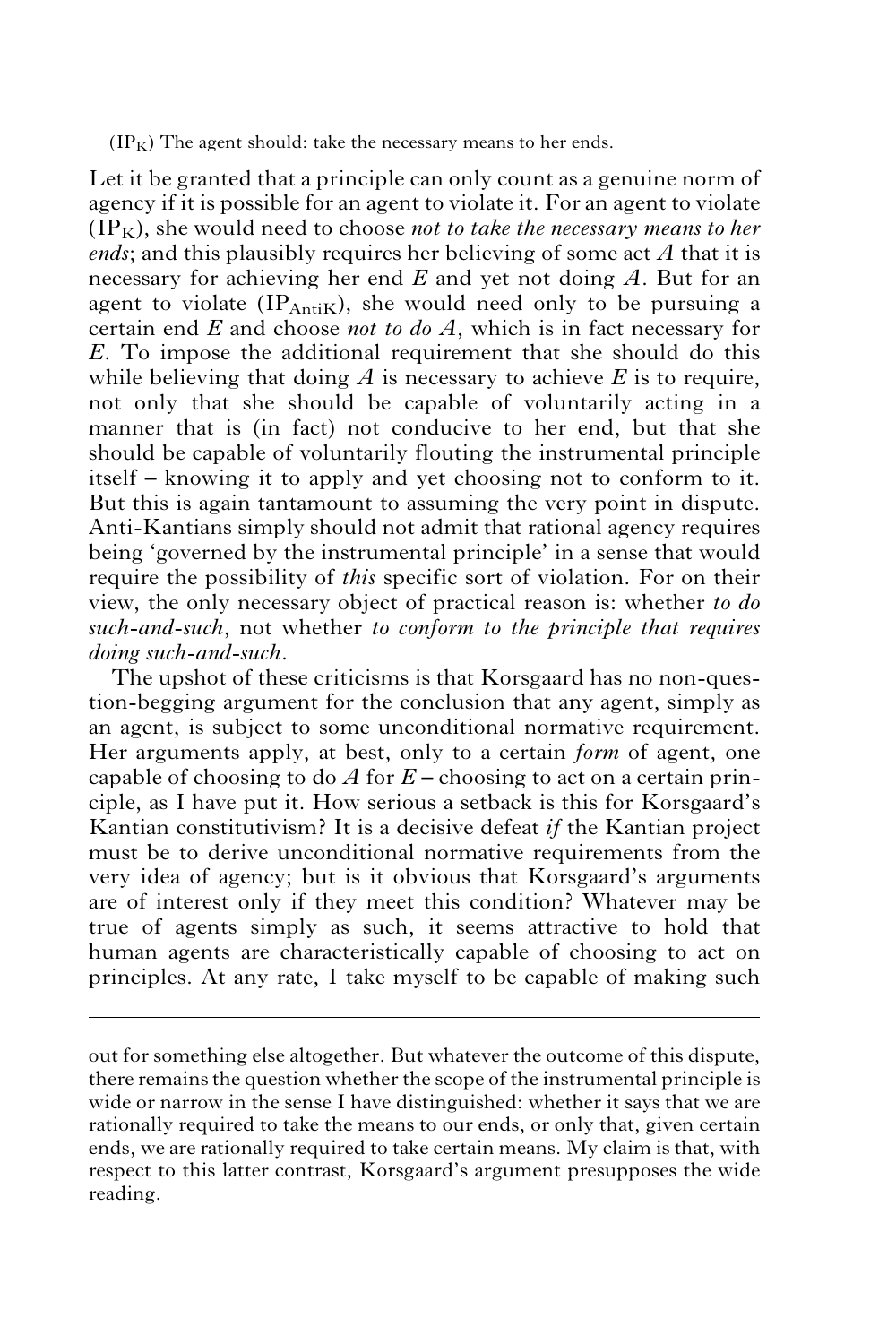choices – and I take myself to have this capacity, not on the basis of self-observation, but by reflection on my very ability to understand and deliberate about whether it is right to act on the principle: do A for E. I don't claim any special success in subjecting my principles of action to such scrutiny: I do not often rise to this level of reflection, nor do I claim any distinction in disciplining my action by its results. But I know myself at least to be capable of this sort of self-scrutiny: embarrassment over doing so only here and there expresses a presumption that I could do better.<sup>14</sup> And to this extent, it seems that Korsgaard's reflections  $-$  to the extent that they are cogent  $-$  might after all get a grip on me even if they do not get a grip on all conceivable agents.

## 3.2 Kant's anti-Kantianism

Contemporary Kantians like Korsgaard commonly suppose their burden is to show that any conceivable rational agent must accept the categorical imperative as a norm governing her action. One indication that this might not be necessary to comprehend vindication of comes from the historical Kant. For whatever his view might have been at the time of writing the Groundwork, by the time he wrote the Critique of Practical Reason, he plainly held that being subject to the moral law is known to us, not as a consequence of some more basic premise about the general nature of rational agency, but as a basic fact of reason – something known to us in virtue of having the sort of power of practical reason that we actually have, together with the capacity to reflect self-consciously on exercises of this power. Indeed, in the Religion, Kant says explicitly that the concept of moral 'personality' (i.e. the concept of 'a rational and at the same time responsible being') is not contained in the concept of

Compare Kant's famous remark on how our very recognition of the moral law implies a recognition of our own practical capacities: 'Ask [someone] whether, if his prince demanded, on the threat of the… prompt penalty of death, that he give false testimony against an honest man whom the prince would like to ruin under specious pretenses, he might consider it possible to overcome his love of life, however great it may be. He will perhaps not venture to assure us whether or not he would overcome that love, be he must concede without hesitation that doing so would be possible for him. He judges, therefore, that he can do something because he is conscious that he ought to do it'. Immanuel Kant, Critique of Practical Reason, trans. Mary J. Gregor, (Cambridge University Press, 1997), 5:30.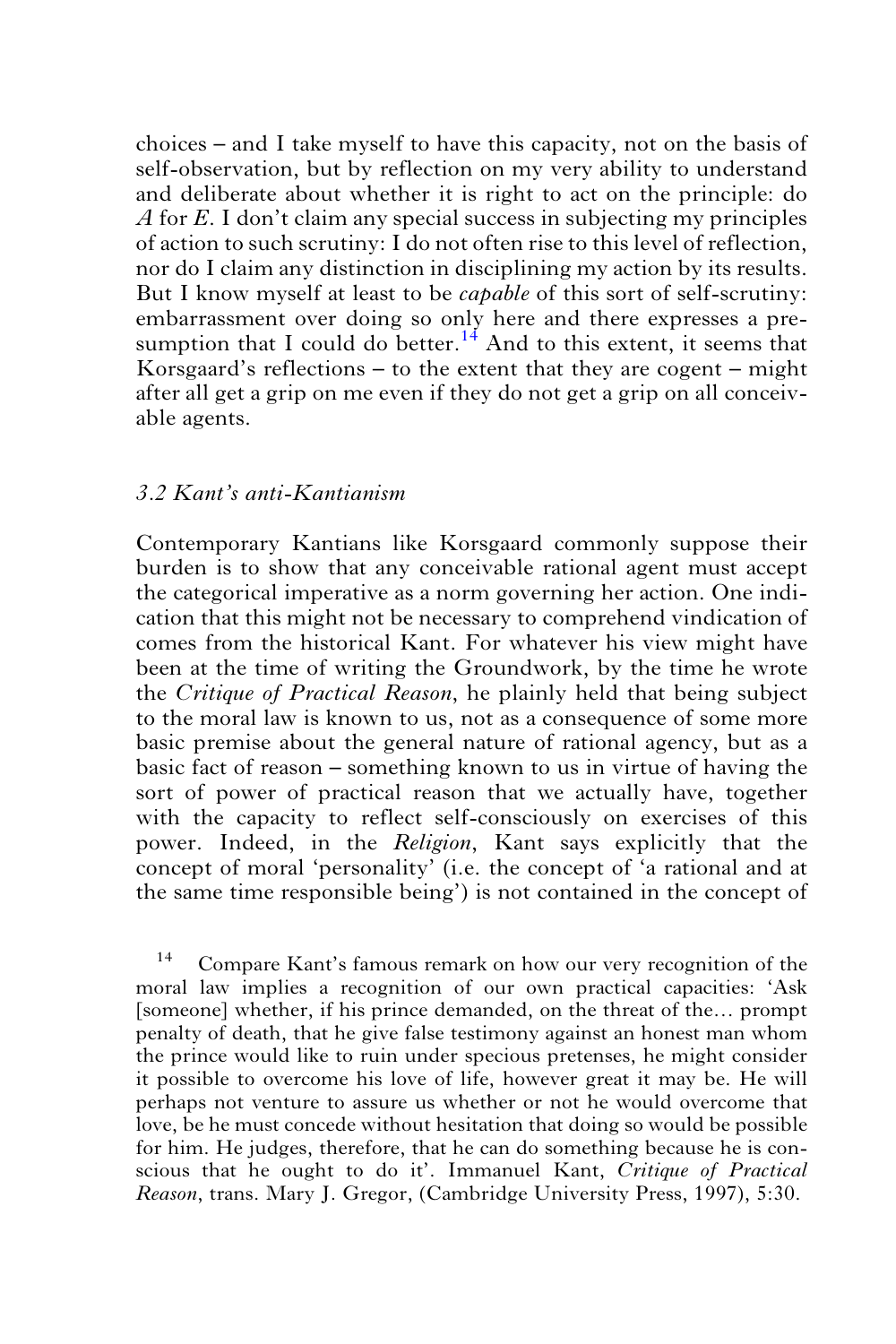'humanity' (i.e., the concept of 'a living and at the same time rational being'):

[F]rom the fact that a being has reason, it does not at all follow that, simply by virtue of representing its maxims as suited to universal legislation, this reason contains a faculty of determining the power of choice unconditionally, and hence to be 'practical' on its own; at least, not so far as we can see. The most rational being of this world might still need certain incentives, coming to him from the objects of inclination, to determine his power of choice. He might apply the most rational reflection to these objects – about what concerns their greatest sum as well as the means for attaining the goal determined through them – without thereby even suspecting the possibility of such a thing as the absolutely imperative moral law which announces to be itself an incentive, and, indeed, the highest incentive. Were this law not given to us from within, no amount of subtle reasoning on our part would produce it or win our power of choice over to it.<sup>15</sup>

Kant here appears to admit quite unequivocally that a merely Humean power of practical reason (i.e. one that can and should only reason instrumentally, and perhaps prudentially, on the basis of given sensible inclinations) is conceptually possible, or in any case that we cannot rule it out. If so, the existence of unconditional practical norms cannot be demonstrated by any analytical-deductive argument beginning simply from the idea of a living being with the power of practical reason. Nevertheless, Kant holds that we actual humans know ourselves to be, not merely Humean agents, but morally responsible persons, on the basis of a law 'given to us from within' – namely, the moral law implicit in our very understanding of the unconditional practical 'ought'.<sup>16</sup>

Kant's position suggests the possibility of a non-absolutist constitutivism: one that recognizes the possibility of more than one form of agency, and that seeks to vindicate our subjection to unconditional normative requirements by showing them to belong constitutively

<sup>15</sup> Immanuel Kant, *Religion Within the Boundaries of Mere Reason and* Other Writings, trans. George Di Giovanni (Cambridge University Press, 1998), 6:26.

<sup>16</sup> Op. cit. note 145:31. This is commonly supposed to reflect a change in Kant's position. For doubts see Stephen Engstrom, The Form of Practical Knowledge (Harvard University Press, 2009). Sergio Tenenbaum, 'Speculative Mistakes and Ordinary Temptations: Kant Instrumentalist Conceptions of Practical Reason', History of Philosophy Quarterly 20(2) (2003), 203–23 and 'The Idea of Freedom and Moral Cognition in Groundwork III', Philosophy and Phenomenological Research 84(3) (2012), 555–89.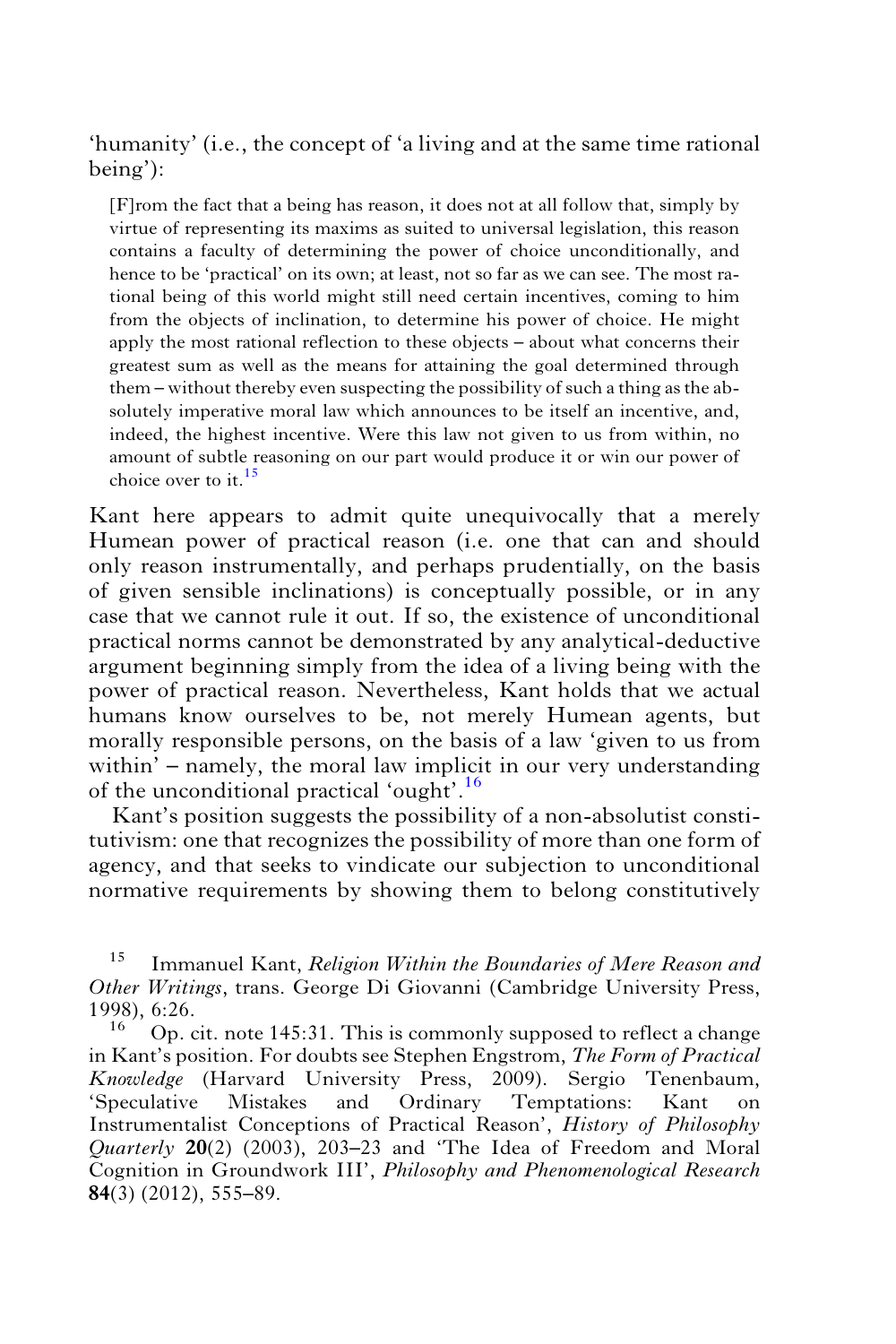to our specific form of agency, rather than to rational agency simpliciter.

#### 3.3. Humean absolutism

The possibility of such a pluralist constitutivism is routinely overlooked, not only by contemporary Kantians aiming to defend unconditional normative requirements, but also by their anti-Kantian opponents. To take just one example, consider<sup>17</sup> which begins by arguing that

1. Any rational agent, simply as such, is subject to the instrumental principle.

For, he argues, unless an agent's practical reasoning is governed by this principle, she is incapable of drawing any practical inferences from given aims to determinate actions, and if she is incapable of drawing practical inferences, then nothing can count as a practical reason for her. He then argues that

2. The instrumental principle is the only necessary principle of practical reason.

For, he holds, no other putative principle of practical rationality shares the unquestionable necessity of the instrumental principle: it makes no sense to ask for a reason to take the means to your ends, whereas this question at least makes sense for any other putative practical requirement. But it is plausible that

3. If compliance with morality were demanded by practical reason, this would require the existence of an unconditional, non-instrumental principle of practical reason.

Thus, Dreier concludes, Hume is vindicated:

4. Practical reason does not demand compliance with morality.

Without disputing any premise of this argument, I want to note an ambiguity in its use of the phrase 'practical reason'. It might mean either practical reason, considered simply as such or practical reason as we know it. The considerations Dreier offers in favor of premise  $(2)$  – granting their cogency for the sake of argument – establish this premise only if 'practical reason' is read in the former way: they establish that no further principle is required by the very idea of a capacity to reason practically. But the conclusion, (4), is a

<sup>17</sup> Dreier, 'Humean Doubts About the Practical Justification of Morality'.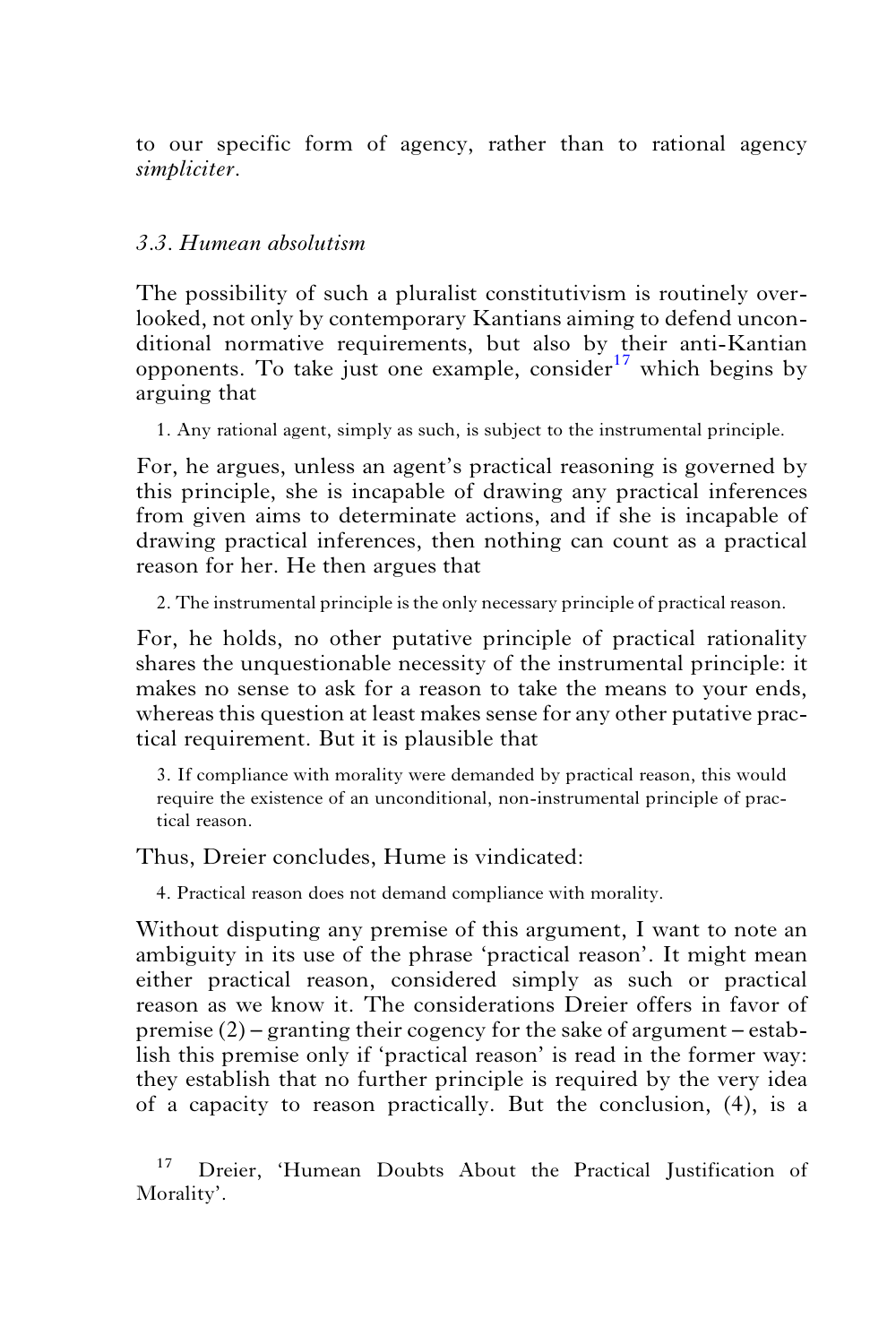vindication of Hume only if 'practical reason' is read in the latter way, as a claim about our actual power of practical reason – for surely Hume meant to claim, not just that a Humean agent is conceptually possible, but that we are actually Humean agents, whose reason is and ought to be a slave to our passions.

## 4. The possibility of pluralism

To assume that a vindication of Hume can be inferred from Dreier's premises is, in effect, to assume that if only the instrumental principle is necessitated by the very concept of a capacity to reason practically, then the instrumental principle is the only principle that can belong necessarily to a capacity for practical reason. It is to assume that if no further requirement of practical rationality is conceptually necessary, then no further requirement of practical rationality is actually possible. This is to overlook the possibility of a pluralist constitutivism, one which acknowledges that a Humean form of practical reason is conceptually possible, and thus that no unconditional practical requirements can be derived from an analysis of the very concept of a rational agent, but which maintains that other, richer forms of agency are also possible.

Dreier does not give an argument to rule out this possibility: he simply assumes that the debate over constitutivism is a debate about whether there are practical requirements to which all conceivable rational agents are subject. And though I cannot argue the point here, I think this holds true also of other prominent contemporary anti-Kantians: they pass from arguments for the claim that Humean rational agents are conceptually possible to conclusions about what practical reason demands of us, by way of an uncritical assumption that any constitutivist vindication of practical requirements must ground those requirements in the very idea of a rational agent.<sup>18</sup> This absolutist assumption, shared by contemporary Kantians and anti-Kantians, gives their dispute the appearance of a conflict in which only one side can be correct. But once we recognize the possibility of a pluralist constitutivism, we can see that each side might be right about something significant. The anti-Kantians might be right that the very concept of a capacity to act for reasons does not imply any further requirement beyond the instrumental principle, while the Kantians might be right that our actual capacity to act for

<sup>18</sup> See, for example, Smith, 'The Magic of Constitutivism', Street, 'Coming to Terms with Contingency', Vogler, Reasonably Vicious.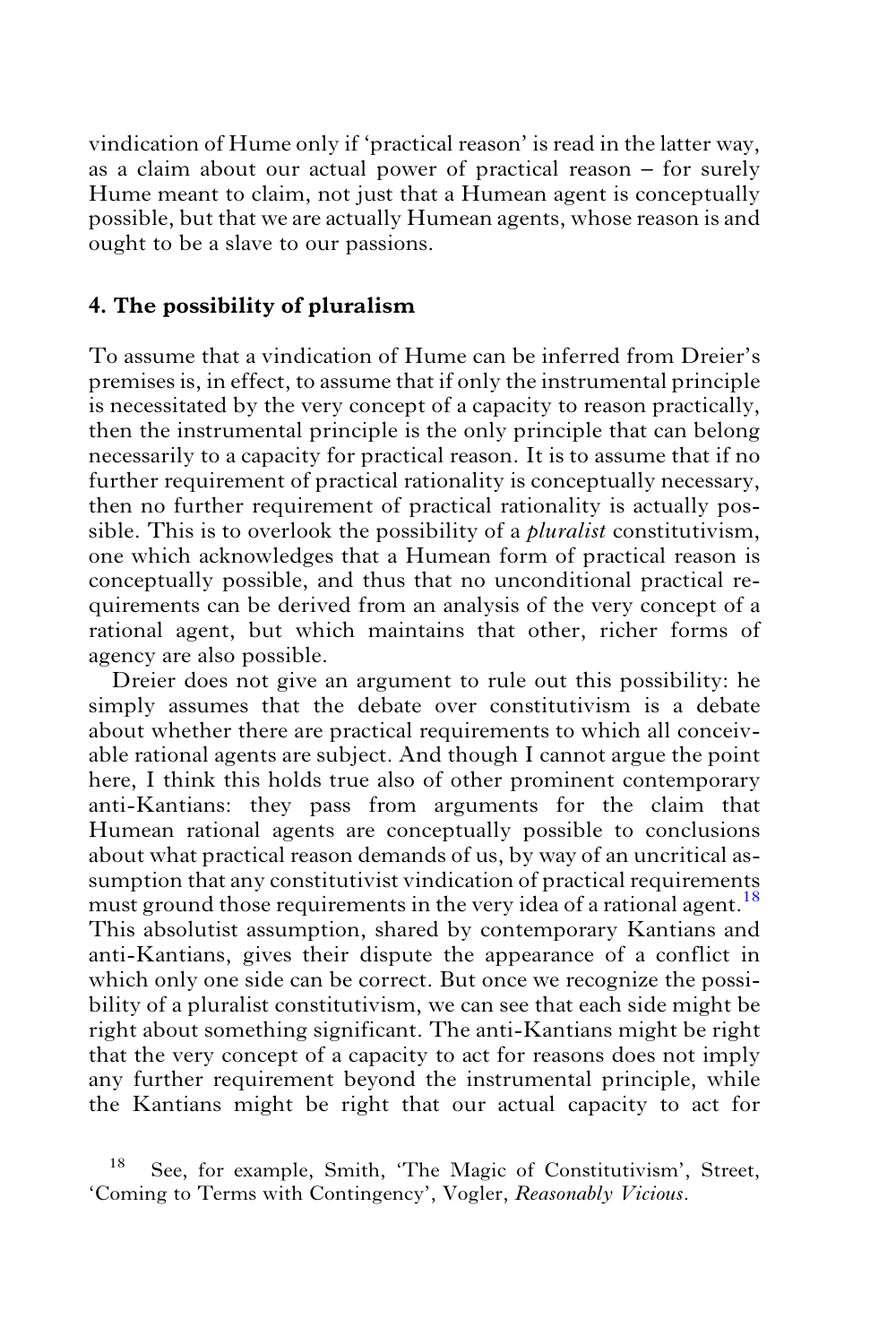reasons takes a form that implies the existence of unconditional practical norms. So long as neither side frames its point in absolutist terms, their views are consistent.

#### 5. The problem of inescapability

If the discussion of the last section is sound, a pluralist position – one that allows for the possibility of multiple forms of agency, each constitutively subject to its own characteristic requirements of practical rationality – is a dialectically attractive option that is mostly overlooked in contemporary debates over constitutivism. This calls for explanation: if this sort of position is available and attractive, why is it not considered?

To see a reason for this neglect, it will help to consider an influential criticism of the constitutivist program. This criticism brings out that, on some ways of understanding the thesis that being subject to certain norms is 'constitutive of being an agent', this thesis proves too flimsy to support the metaethical results that constitutivists hope to derive from it. It can seem that the only way to avoid this sort of flimsiness is to embrace Absolutism, Conceptualism, and Formalism. I conjecture that it is some – perhaps tacit – recognition of this difficulty that prevents the pluralist alternative from coming into view. But in fact, I will argue, we can avoid the difficulty without embracing these commitments.

The kind of objection to constitutivism I have in mind is exemplified by David Enoch's much discussed essay 'Agency, Shmagency'. He begins by noting that a main attraction of constitutivism, as it is standardly presented, is that it would clarify why certain normative requirements on action are rationally authoritative – why a rational agent cannot coherently ask, concerning such norms, 'Why should I care?' For, constitutivists hold, since the question 'Why should I care?' is asked by an agent considering how to act, and since the relevant norms are implied in the very idea of agency, there can be no genuine question about whether, in the relevant sense of 'should', these norms should be followed. But, Enoch objects, this sort of account of the authority of certain norms simply takes it for granted that one should strive to be what 'an agent' ought to be. If being an agent requires conformity to certain norms to which many people do not actually seek to conform, then it seems coherent to ask 'Why should I be an agent?' But if this question is coherent, then any norms implied by the idea of agency appear to apply to a given subject only conditionally, insofar as she has reason to be an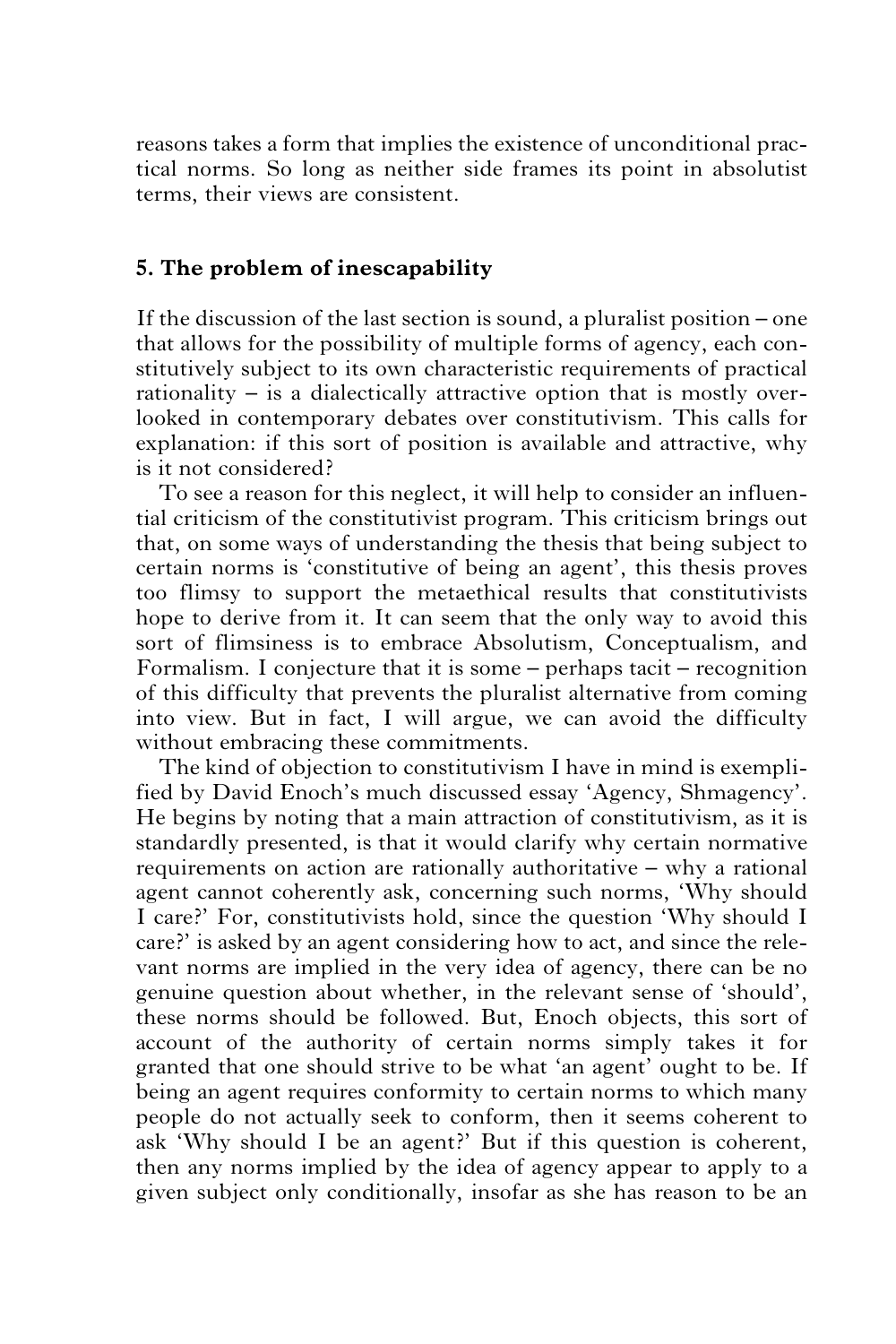agent. In the absence of such a reason, it is rationally permissible for her to say 'Agency, Shmagency!' And even if there is such a reason, it presumably cannot itself be grounded in norms implied by the very idea of agency, since it is supposed to ground the applicability of those very norms. So in either case, the constitutivist project of grounding the authority of certain norms in the nature of agency fails.

Now, it is not clear that Enoch's question, 'Why should I be an agent?', is genuinely coherent. Constitutivists generally reply that being an agent is not an attribute that a subject can coherently choose to have or not to have. I am an agent, not by choice, but simply by virtue of my nature as a free, self-determining being. Any choice I make will inevitably be the choice of an agent. So, arguably, the question 'Why should I be an agent?' presupposes the possibility of a standpoint that no deliberating subject can actually occupy. If this is right, then any norms implied by the very idea of agency are not just conditionally binding; they are binding on any subject who can confront the question what to do, and the constitutivist project is vindicated.

This reply, however, may seem to be available only to a constitutivist who relies in his argument on the most abstract and minimal conception of agency. For it may seem that being an agent is an inescapable attribute of a subject who confronts the question what to do only if 'being an agent' means nothing more than: being such as to be capable of confronting the question what to do. After all, given any richer conception of agency, it is not a necessary truth that a subject who can act for reasons must be 'an agent' in this sense. So given any richer conception of agency, Enoch's question may seem to regain its grip: why should one strive to be 'an agent' in this richer sense, if it is possible to deliberate, choose, and act without being such a thing? But if Enoch's question gets a grip, then Enoch's dilemma for constitutivism applies. So it appears that a principled constitutivism must aim to ground whatever norms it seeks to vindicate in the very concept of agency, a concept that applies to any conceivable subject capable of acting for reasons. And then a pluralist constitutivism is obviously unacceptable: for if a certain form of agency is supposed to be, not the one-and-only form required in any agent capable of acting for reasons, but one of a plurality of possible forms, then the normative requirements implied by that form will be open to Enoch's challenge, and so the relevant form of agency will not provide the basis for a constitutivist vindication of those norms.

I suspect that a more-or-less explicit concern with heading off such a challenge underlies the widespread assumption that a satisfying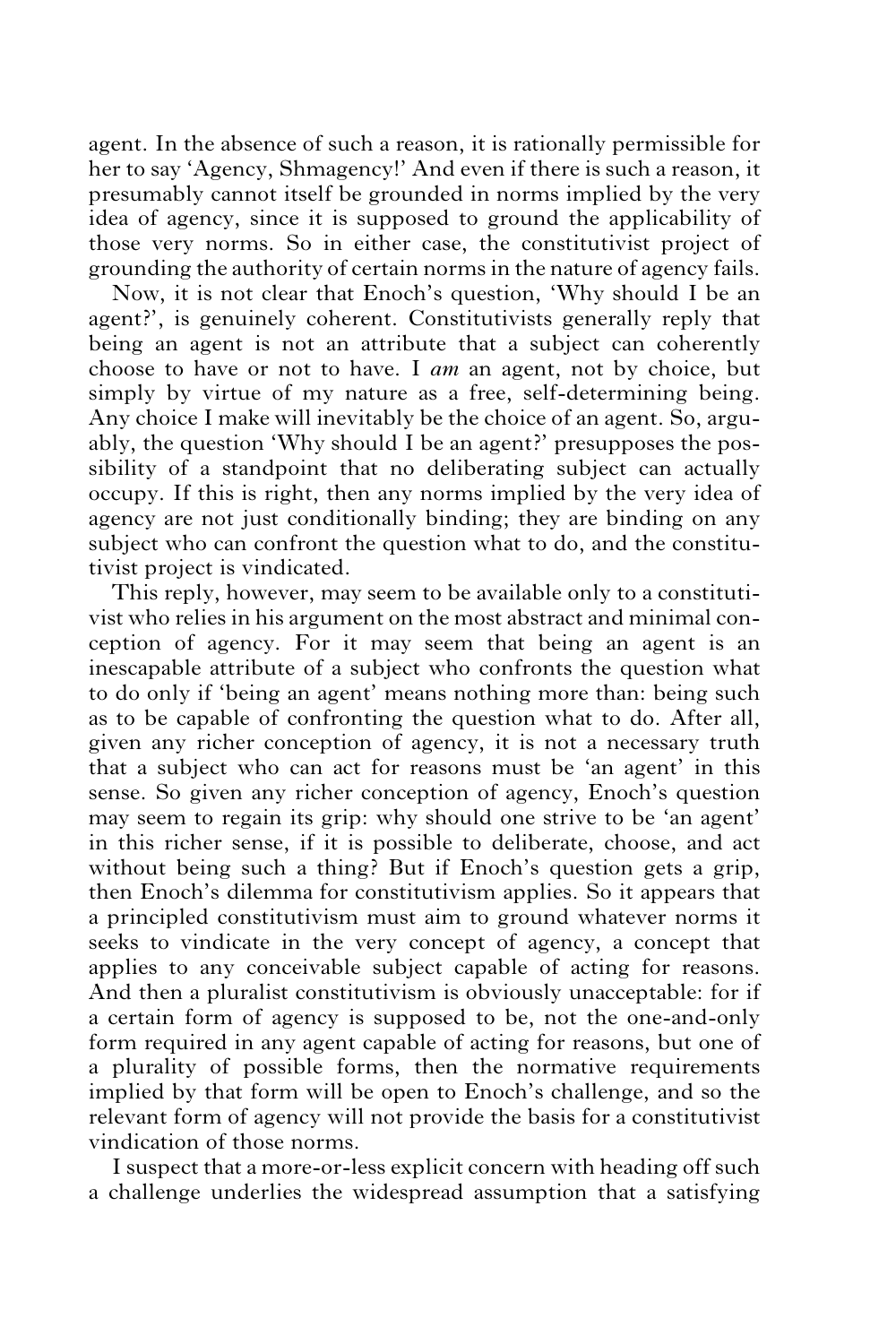constitutivism must accept Absolutism. Enoch offers an elaborate version of the challenge, but the basic idea is simple. Constitutivists seek to show that certain norms are unconditionally required by observing that anything you choose to do will be an action, and arguing that any action, as such, is subject to certain normative requirements. But, as Millgram puts it,

The point that anything you do will be an action is likely to be granted only on the thinnest and most minimal reading of what an action is. $19$ 

Hence it appears that a satisfying constitutivism must assume only the thinnest and most minimal reading of what an action is. But a pluralist constitutivist would be someone who accepts that there are several possible forms of agency, no one of which is necessarily exhibited by all subjects who can act for reasons. Hence a pluralist constitutivist would seem to deprive herself of the cornerstone on which constitutivist arguments are built: the premise that, necessarily, if you act at all, you must do something that is subject to such-andsuch normative requirements.

I have described this challenge because I think it provides an intelligible motivation for the assumption that an acceptable constitutivism must be Absolutist. But while this motivation strikes me as intelligible, I think it actually rests on an unsound inference.

It is true that, if there is a plurality of forms of agency, then no one form of agency is necessarily exhibited by all subjects who can act for reasons. Properly understood, however, the constitutivist project need not rely on the claim that there is a form of agency that is necessarily exhibited by any subject who acts for reasons. The constitutivists' claim need not be:

The Form: There is a form of agency such that, necessarily, any subject who acts for reasons will exhibit that form of agency.

It might rather be:

My Form: For any subject who acts for reasons, there is some one single form of agency such that, necessarily, that subject will exhibit that form of agency.

On the latter reading, the starting-point of the constitutivist argument is not the claim that a certain form of agency is inescapable full stop, but that for a given subject, a certain form of agency is inescapable. If this is true, then that agent is inescapable subject to whatever normative requirements are implied by that form of agency, whether or not it is possible for there to be other kinds of

<sup>19</sup> 'Pluralism About Action', 12.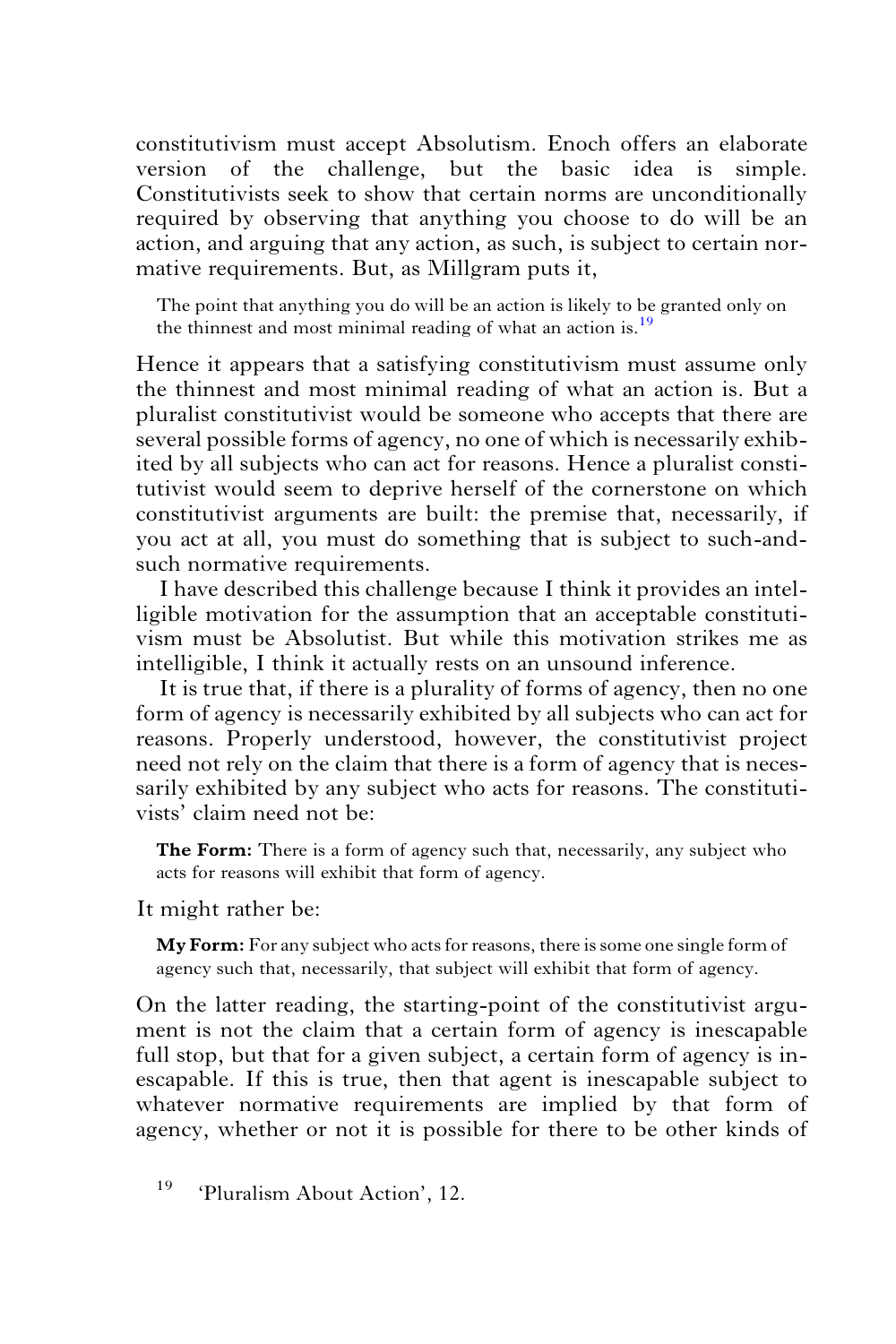agents subject to other kinds of norms. And that, in effect, is the pluralist's claim: not that there are norms to which any agent, simply qua agent, is subject, but that we, *qua* agents of the kind we are, are subject to certain specific norms.

Such a pluralist position will be defensible to the extent that it can be shown that there is a form of agency that is inescapable for us: not an optional refinement that we might choose to exhibit or not to exhibit, but a kind of self-determination that we, being the kind of beings we are, cannot fail to exhibit in our actions. If this condition were satisfied, then we could not coherently ask Enoch's question concerning this form of agency, even if other forms of agency were logically possible.

#### 6. Reason and will: an Aristotelian approach

The preceding section concluded with an abstract description of a possible pluralist constitutivism. But could there actually be a position that met this description? Could we acknowledge that certain fundamental practical norms apply, not to every conceivable agent, but only to agents of a certain form, and yet maintain that, for agents of this form, these norms have an inescapable authority? I think Aristotle's ethics shows the possibility of such a position, and clarifies some of its crucial structural features. My aim in this final section is to sketch – very briefly and programmatically – a reading of Aristotle's ethics along these lines.

It will help to begin by recalling four very familiar features of Aristotelian ethics. First, Aristotle's approach is founded on an appeal to the idea that human beings, as human beings, have a proper work or a function.<sup>20</sup> This, he holds, is what gives determinacy to the inquiry into what human happiness consists in, and thus into how we ought to live. The idea of a human function sounds alien to modern ears, but it becomes clear as the argument proceeds that what Aristotle has in mind is that human beings possess a specific kind of soul, one characterized by certain vital powers or principles, and chiefly, the power of reason. The function of man is to live (and thus to exercise the full complement of these powers) in a manner governed by reason, and Aristotle infers that, since the good of a thing is determined by its function, the human good

<sup>20</sup> Aristotle, *Nicomachean Ethics: Translation, Introduction*, Commentary, ed. Sarah Broadie, trans. Christopher Rowe (Oxford University Press, 2002) I.7.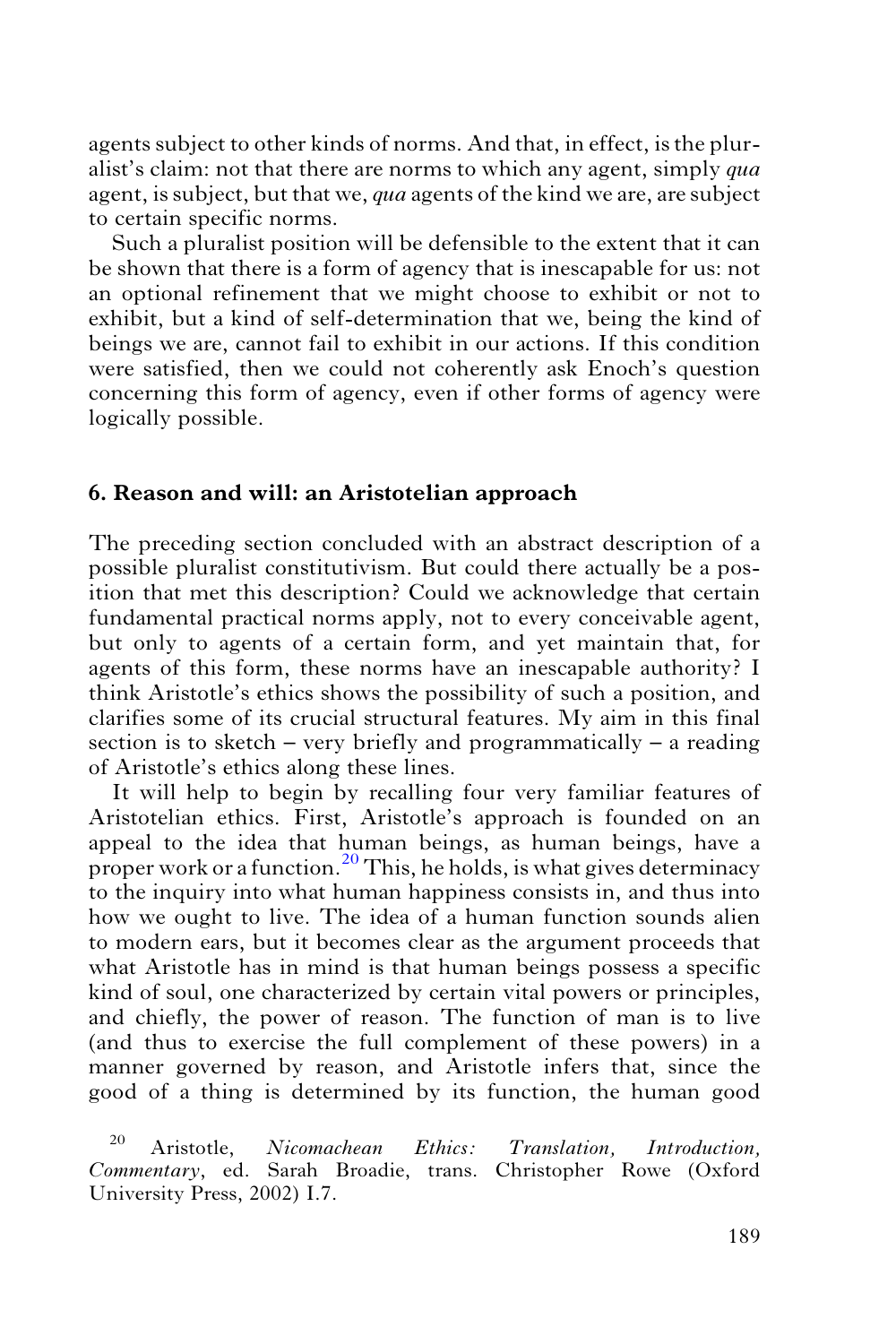consists in the excellent performance of those activities that belong to a reason-governed life.

This first point dictates the structure of Aristotelian ethics, but it does not yet determine its content. Although the main divisions of Aristotle's investigation are settled by his conception of the structure of the human soul, what falls within these divisions consists – and this is the second point – of an enumeration of various specific virtues. Aristotle makes no attempt to derive these virtues from his abstract characterization of the human function, and this has seemed to some commentators to make the initial appeal to function superfluous. This reaction, however, depends on a questionable view of the role that the notion of function is supposed to play. Apparently it is not supposed to provide a basis from which to derive particular virtues; Aristotle seems to regard it, rather, as a crucial clarification of what sort of thing a virtue is supposed to be. We might say that it is not the principle of their discovery, but the account of their metaphysical basis – of the kind of fact which can make it the case that a certain putative virtue is a genuine and not a merely pretended one.

Third, Aristotle presents his treatise on ethics as addressed, not to people needing to be convinced that the virtues he enumerates are virtues at all, but rather to those who have been 'properly brought up', brought up in such a way that they already are attracted to these ways of living.<sup>21</sup> Aristotle thus does not seek to address the sort of moral skeptic that Plato confronts in the person of Thrasymachus or Callicles: he merely develops a systematic framework in which to clarify and understand the unity of various goods to which his audience is already unreflectively drawn. And this modesty of justificatory ambition seems closely connected to certain other well-known features of Aristotle's view: his insistence that we should not expect the basic principles of ethics to admit of precise codification;<sup>22</sup> his likening of the understanding of the virtuous person to a capacity for accurate perception rather than for sound reasoning;<sup>23</sup> and his identification of the case-by-case judgment of the practically wise person, rather than some abstract formula, as the standard of right action.<sup>24</sup> All these features of Aristotle's view confirm the observation that he does not expect his general account of the human good to supply the principle of a non-question begging deduction or derivation of the soundness of certain ways of

- <sup>21</sup> Ibid., I.5.<br><sup>22</sup> Ibid., I.3.<br><sup>23</sup> I<sub>1:1</sub> II.6</sub>
- 
- $\frac{23}{24}$  Ibid., II.9.<br>
24 Ibid., II.6, 1107a1-2, VI.12, 1144a34.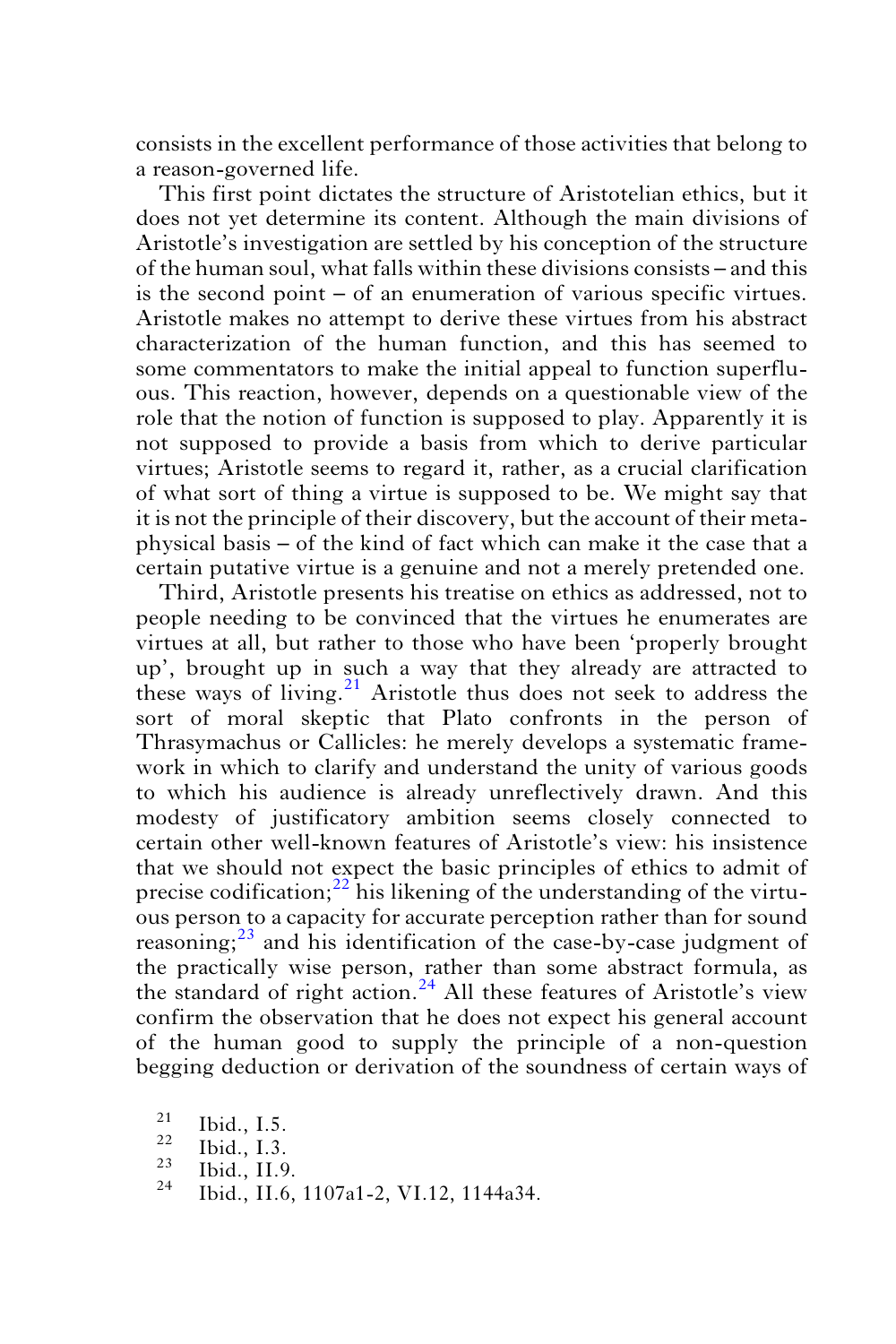life, or of the right thing to do in particular circumstances. This is not to suggest that he would regard such questions as not open to argument, but he does not seem to aspire to offer a certain sort of foundational argument about such matters.

Finally, the fourth point: although the Nicomachean Ethics seeks to give a general account of human virtue, Aristotle is notoriously willing to contemplate the idea that different virtues are appropriate to a man, a woman, a child, and a slave. Whatever else we may make of this, it indicates at least that Aristotle thinks of his official system of virtues as characterizing, not norms applying to all possible agents possessing a rational soul, but norms appropriate to a specific sort of rational agent (namely, the patriarchs of free families living together in a political community). Moreover, in a striking passage, Aristotle remarks that, to the extent that we may think of other species of animals as having practical wisdom, it will be right to say that there is 'a different philosophic wisdom about the good of each species.<sup>25</sup> The apparent implication is that the practical wisdom he characterizes in the Ethics is, not the only possible form of practical wisdom, but the kind pertaining specifically to human beings. We could express the significance of this by saying that, were there another species of rational animal, the fundamental principles of its practical thought might be quite different from those that govern ours. Perhaps the mode of excellent activity that characterized its reason-governed life would not require courage (think of a rational rabbit); perhaps it might not even be a specifically social rational animal, needing the virtue of justice. At any rate, our practical wisdom is the sound capacity for choice of a certain specific form of agent.<sup>26</sup>

I hope these descriptions of familiar aspects of Aristotle's position resonate with the case made earlier for the possibility of a pluralist constitutivism. Aristotle's ethics is evidently open to the possibility of pluralism, and he certainly does not aim to deduce his system of fundamental norms of action from an analysis of rational agency as

# $\frac{25}{26}$  Ibid., VI.7 1141a32-3.

Michael Thompson brought the passage to my attention. Here and throughout I have been influenced by Thompson's work. See his 'Forms of Nature: 'First', 'Second', 'Living', 'Rational' and 'Phronetic'' (unpublished). Also see the following: Matthias Haase, 'Life and Mind', in The Freedom of Life: Hegelian Perspectives, ed. Thomas Khurana (Berlin: August Verlag, 2013), 69–109; Jennifer Whiting, 'Hylomorphic Virtue: Cosmology, Embryology, and Moral Development in Aristotle' (unpublished).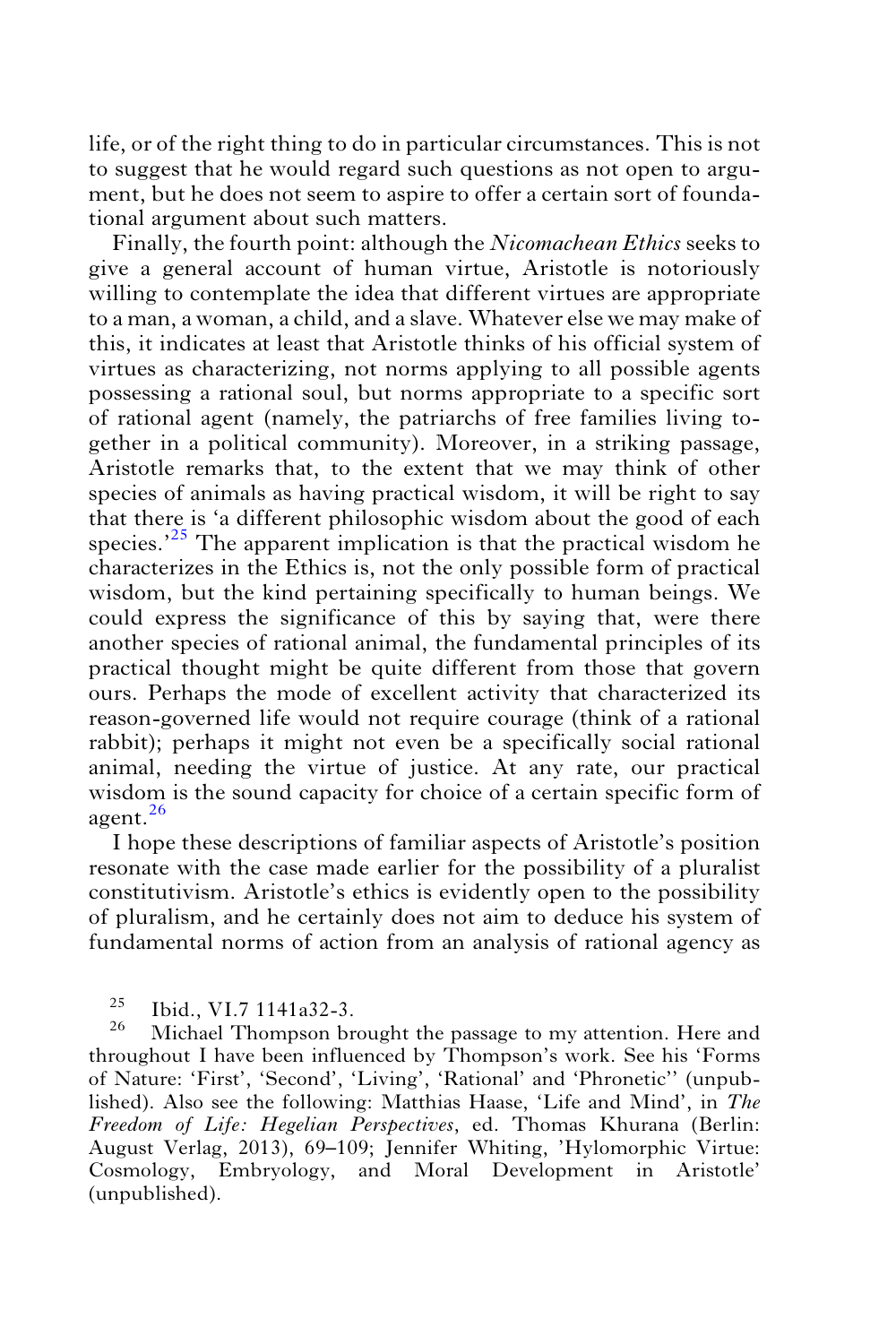such. He does not aim to deduce these norms at all, but simply (i) to give a clarifying description of them to people who already possess an incipient appreciation of their importance, and (ii) to articulate the metaphysical conditions that make it possible for this description to be sound or unsound.

In what sense is this a constitutivist position? I noted earlier that Aristotle's view can be regarded as constitutivist inasmuch as it seeks to ground the fact that we ought to act in certain ways in what we essentially are – where 'what we essentially are' includes, not just that we are rational agents, but that we are specifically human agents. It may seem, however, that this is a constitutivism in name only; for if it does not seek to show that the relevant sort of constitution has inescapable practical authority over those who bear it, and does not seek to deduce specific practical norms from this constitution, in what sense can it claim to ground these norms in our constitution?

At this point, it is important to recall what made the constitutivist approach attractive in the first place. It was, I take it, not its deductive or analytical aspirations *per se*, but rather what the relevant deductions and analyses were supposed to secure: an account of the source of fundamental practical norms that shows how they can be objective but not alien to our will, and that elucidates why their claim to authority over us is not one we can just shrug off, but one to which we are always already committed in the very exercise of our power to choose and act. The basic attraction of constitutivism, then, lies not in its being specially well placed to prove that certain fundamental practical norms apply to us, but in its giving an especially attractive account of what makes it the case that certain fundamental practical norms apply to us. Or to put it another way: the constitutivist's real contribution to metaethics consists, not in offering an account of the epistemology of normativity that would make its claims especially indubitable, but in offering an account of the metaphysics of normativity that would make the nature and authority of these norms particularly transparent.

It seems to me that Aristotle's approach to ethics can lay claim to these advantages of constitutivism in spite of its pluralist, non-analytical, non-deductivist character. What it offers is not a picture of how we can reason to the relevant practical norms; but that is not the basic sense in which the grounding of these norms needs clarification. What needs clarification is what sort of thing a 'fundamental practical norm' might be such that it could have the relevant combination of objectivity, authority, and capacity to move the will. Aristotle sketches a metaphysics that clarifies this by explaining the relation of the relevant